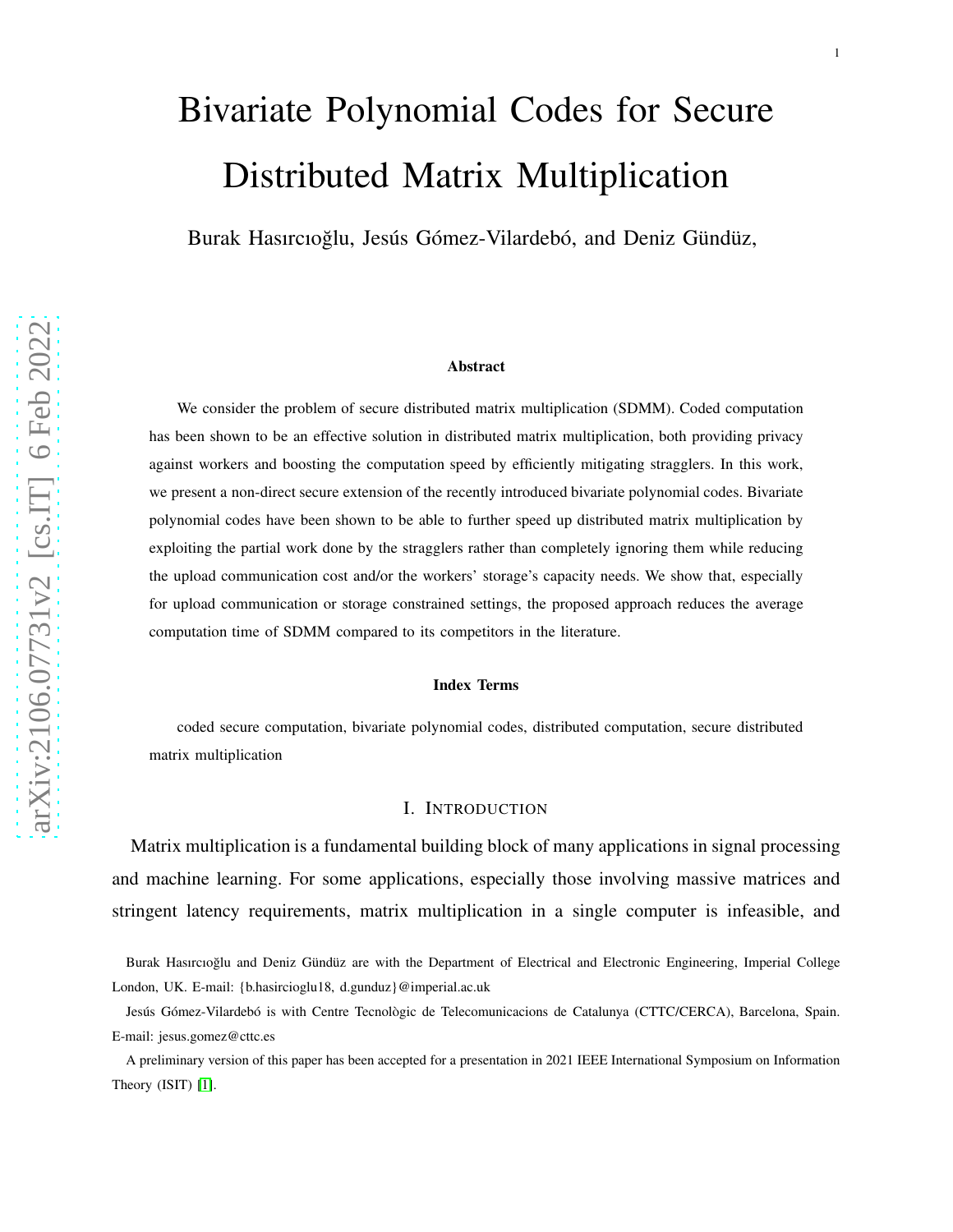In this work, we address two main challenges in distributed matrix multiplication. The first one is referred to as the *stragglers* problem, which refers to unresponsive or slow workers. If completing the full task requires the completion of the computations assigned to all the workers, then straggling workers become a significant bottleneck. To avoid stragglers, additional redundant computations can be assigned to workers. It has been recently shown that the use of error-correcting codes, by treating the slowest workers as erasures instead of simply replicating tasks across workers, significantly lowers the overall computation time [\[2\]](#page-29-1). In the context of straggler mitigation, polynomial-type codes are studied in [\[3\]](#page-29-2)–[\[6\]](#page-30-0). In these schemes, matrices are first partitioned and encoded using polynomial codes at the master server. Then, workers compute sub-products by multiplying these coded partitions and send the results back to the master for decoding. The minimum number of sub-tasks required to decode the result is referred to as the *recovery threshold* and denoted by  $R_{th}$ . All these works assume that only one subproduct is assigned to each worker, and therefore, any work done by the workers beyond the fastest  $R_{th}$  is completely ignored. This is sub-optimal, particularly when the workers have similar computational speeds. This problem is addressed by the *multi-message approaches* in [\[7\]](#page-30-1)–[\[10\]](#page-30-2). In these works, multiple sub-products are assigned to each worker, and the result of each sub-product is communicated to the master as soon as it is completed. This results in faster completion of the full computation as it allows to exploit partial computations completed by stragglers. Moreover, the multi-message approach makes finishing the task possible even if there are not as many available workers as the recovery threshold. However, as discussed in [\[10\]](#page-30-2), a direct extension of polynomial-type codes to the multi-message setting by simply assigning multiple sub-products to the workers increase the *upload communication costs*, which is defined as the number of bits sent from the master to each worker, or equivalently, the storage required per worker. To combat this effect, product codes are proposed in [\[7\]](#page-30-1) for the multi-message distributed matrix multiplication problem. However, with product codes, every sub-product is not equally useful while decoding the full-product, i.e., they are not one-to-any replaceable, which degrades their performance. The *bivariate polynomial codes* are introduced in [\[10\]](#page-30-2) to address this issue, achieving a better trade-off between the upload cost and average computation time.

The second challenge we tackle in this paper is privacy. The multiplied matrices may contain sensitive information, and even partially sharing these matrices with the workers may cause a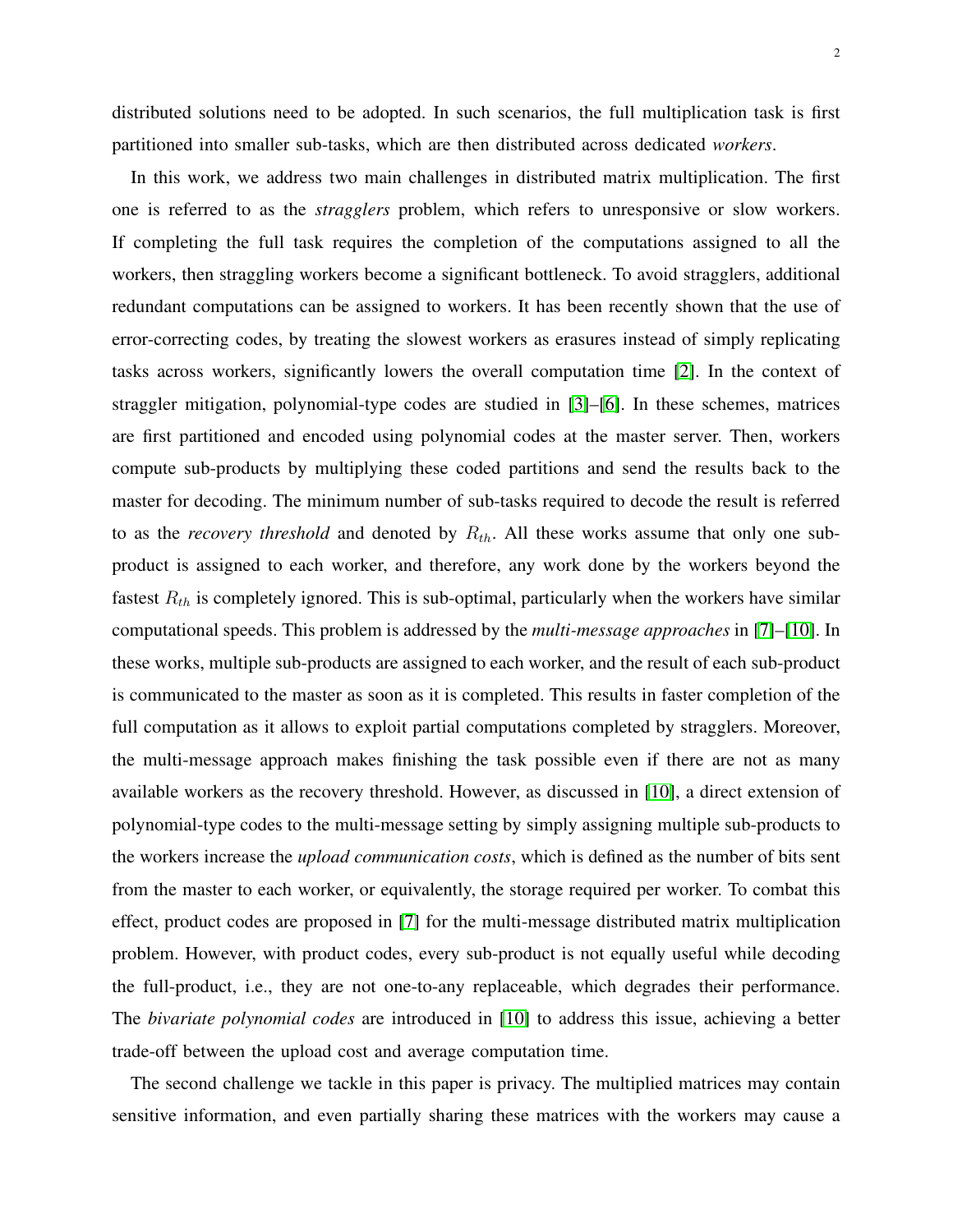3

privacy breach. Moreover, several workers can exchange information with each other to learn about the multiplied matrices. Such a collusion may result in a leakage even if no information is revealed to individual workers. The first application of polynomial codes to privacy-preserving distributed matrix multiplication is presented in [\[11\]](#page-30-3). To hide the matrices from the workers, random matrix partitions are created, and linearly encoded together with the true matrix partitions using polynomial codes. This requires increasing the degree of the encoding polynomial and thus increasing the recovery threshold. The recovery threshold has been improved in subsequent works [\[12\]](#page-30-4), [\[13\]](#page-30-5), by carefully choosing the degrees of the encoding monomials so that the resultant decoding polynomial contains the minimum number of additional coefficients. In [\[14\]](#page-30-6)–[\[16\]](#page-30-7), lower recovery threshold values than [\[13\]](#page-30-5) are obtained by using different matrix partitioning techniques and different choices of encoding polynomials, at the expense of a considerable increase in the upload cost. In [\[17\]](#page-30-8), a novel coding approach for distributed matrix multiplication is proposed based on polynomial evaluation at the roots of unity in a finite field. It has constant time decoding complexity and a lower recovery threshold than traditional polynomial-type coding approaches, but the sub-tasks are not one-to-any replaceable and its straggler mitigation capability is limited. In [\[18\]](#page-30-9), a multi-message approach is proposed for SDMM by using rateless codes. Computations are assigned adaptively in rounds, and in each round, workers are classified into clusters depending on their computation speeds. Results from a worker in a cluster are useful for decoding only if the results of all the sub-tasks assigned to that cluster and also to the fastest cluster are collected, making computations not one-to-any replaceable. Still, the strategy exhibited good average computation times by estimating and adapting to the computation speeds of the workers.

In this work, we propose Secure Bivariate Polynomial (SBP) codes, for the multi-message, straggler-resistant, SDMM task based on bivariate Hermitian polynomial codes. We show that under a limited upload cost budget, or when the number of fast workers is limited, SBP codes outperform other schemes in the literature in terms of the average computation time. We also show that this scheme retains its low average computation time when the computation speeds of the workers significantly differ, i.e., heterogeneous scenario, or when they are close to each other, i.e., homogeneous scenario. In addition, we propose an extension of GASP codes [\[13\]](#page-30-5) to the multi-message setting and evaluate its performance. We show that when the upload cost budget is sufficiently high, the proposed extension could considerably lower the average computation time of the SDMM task.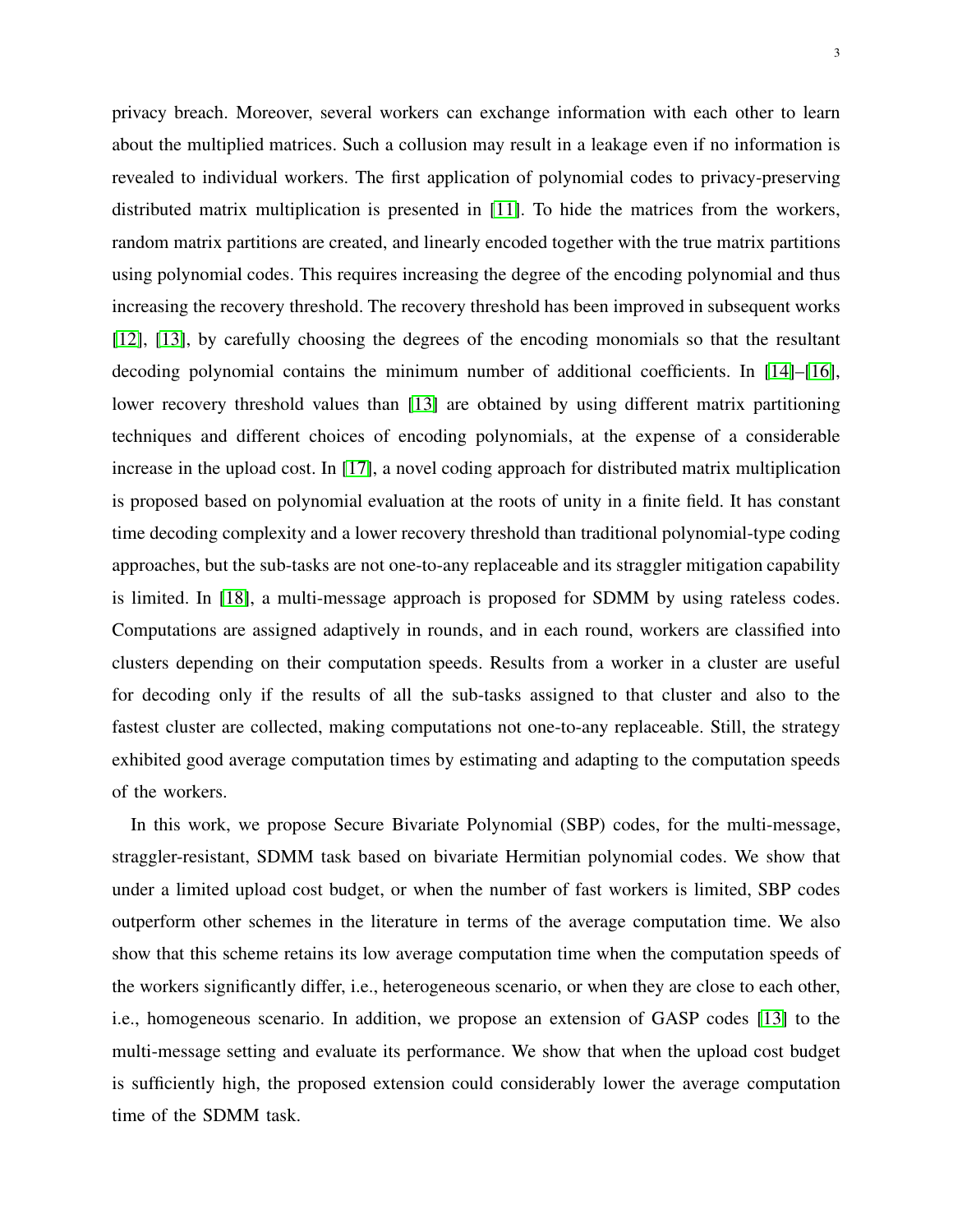# II. PROBLEM SETTING

<span id="page-3-0"></span>We study distributed matrix multiplication with strict privacy requirements. The elements of our matrices are in a finite field F, and we denote the size of the finite field by q. The *master* wants to multiply statistically independent matrices  $A \in \mathbb{F}^{r \times s}$  and  $B \in \mathbb{F}^{s \times t}$ ,  $r, s, t \in \mathbb{Z}^+$ , with the help of N dedicated *workers*, which possibly have heterogeneous computation speeds and storage capacities.

To offload the computation, the master divides the multiplication task into smaller sub-tasks, which are then assigned to workers. The master partitions A into K sub-matrices as  $A =$  $\begin{bmatrix} A_1^T & A_2^T & \cdots & A_K^T \end{bmatrix}^T$ , where  $A_i \in \mathbb{F}^{\frac{r}{K} \times s}$ ,  $\forall i \in [K] \triangleq \{1, 2, \ldots, K\}$ , and B into L submatrices as  $B = \begin{bmatrix} B_1 & B_2 & \cdots & B_L \end{bmatrix}$ , where  $B_j \in \mathbb{F}^{s \times \frac{t}{L}}$ ,  $\forall j \in [L]$ . The master sends coded versions, i.e., linear combinations, of these partitions to the workers. We assume that there is an *upload cost* constraint per worker, denoted by  $u_i$  for worker i, which limits the maximum number of bits that can be transmitted from the master to each worker. This upload cost is a limiting factor on the number of coded partitions of A, denoted by  $m_{A,i}$ , and of B, denoted by  $m_{B,i}$ , that can be sent to each worker. More specifically, for worker i,  $m_{A,i}$  and  $m_{B,i}$  must satisfy  $(m_{A,i}rs/K + m_{B,i}st/L)\log_2(q) \leq u_i$ . Provided that they comply with the upload cost constraint,  $m_{A,i}$  and  $m_{B,i}$  are chosen depending on the underlying coding scheme and the master sends coded partitions  $\tilde{A}_{i,k}$  and  $\tilde{B}_{i,l}$  to worker i, where  $i \in [N]$ ,  $k \in [m_{A,i}]$  and  $l \in [m_{B,i}]$ . For simplicity, we describe a static setting, in which all the coded matrices are sent to the workers before they start computations. In a more dynamic scenario, matrix partitions can be delivered when they are needed, which would reduce the memory required at the workers. The workers multiply the received coded partitions of A and B as instructed by the underlying coding scheme and send the result of each computation to the master as soon as it is completed. Once the master receives a number of computations equal to the *recovery threshold*,  $R_{th}$ , it can decode the desired multiplication AB.

In our threat model, the workers are honest but curious. They follow the protocol, but they can use the received encoded matrices to obtain information about  $A$  and  $B$ . We assume that any T workers can collude, i.e., exchange information among themselves. Our privacy requirement is that no  $T$  workers are allowed to gain any information about the content of the multiplied matrices. That is,

$$
I\left(A, B; \{\tilde{A}_{i,k}, \tilde{B}_{i,l} \mid i \in \mathcal{N}, k \in [m_{A,i}], l \in [m_{B,i}]\}\right) = 0,
$$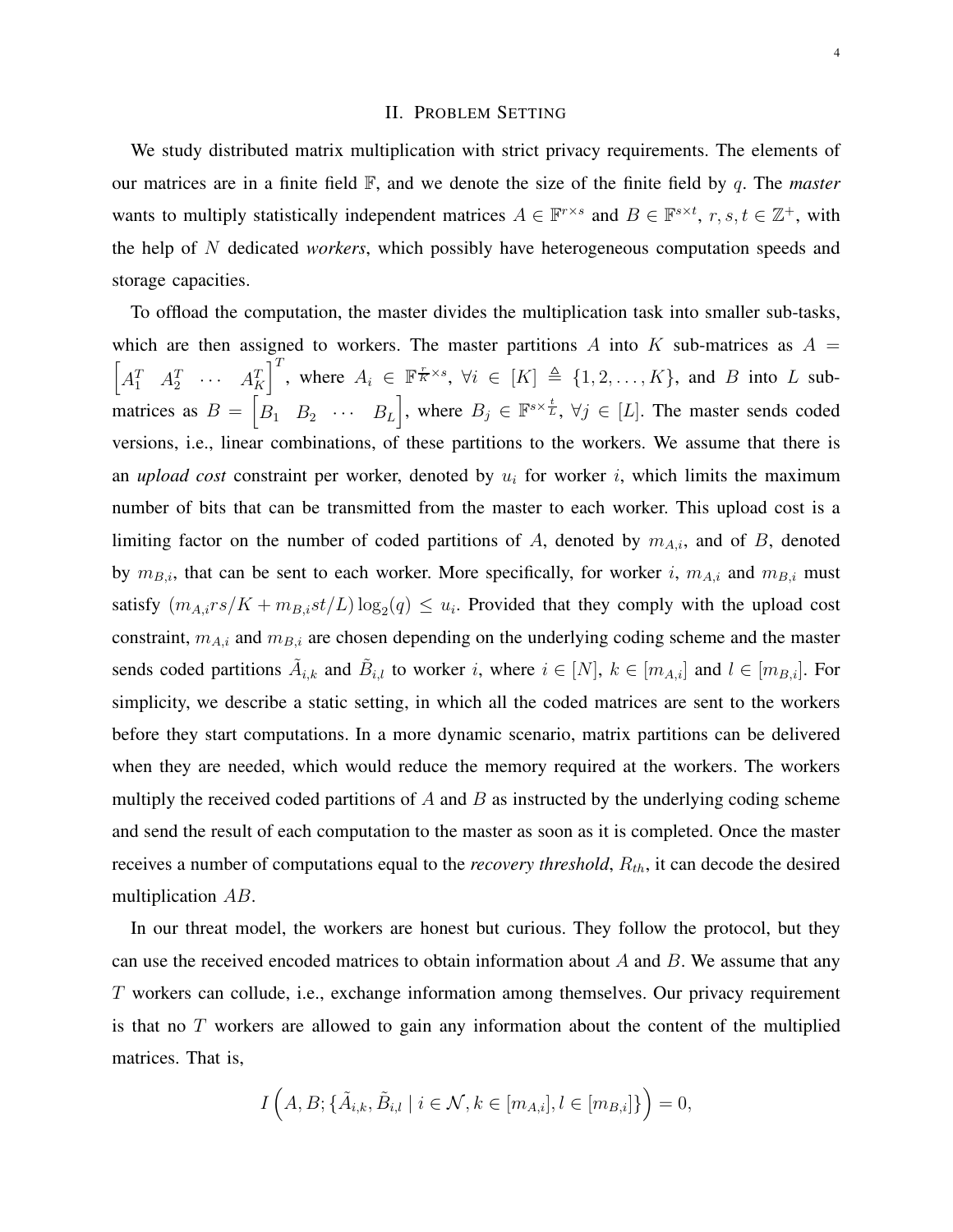where I is the mutual information and  $\mathcal N$  is the any subset of  $[N]$  with cardinality at most T.

Under this setting, the main problem we attempt to solve is minimizing the *average computation time*, which is defined as the time required for the master to collect sufficiently many computations to decode the desired computation AB. We assume that the workers' computation speeds can be homogeneous, i.e., the average speed of each available worker is close to each other, or heterogeneous, in which the average speeds of the workers vary. Workers can also straggle, i.e., become unresponsive temporarily.

#### III. EXTENSION OF BIVARIATE POLYNOMIAL CODES FOR SECURE DMM

As a first attempt to improve the upload cost efficiency of SDMM, we provide the naive extension of bivariate polynomial codes proposed in [\[10\]](#page-30-2) to SDMM. In [\[10\]](#page-30-2), the partitioning of the matrices is as described in Section [II](#page-3-0) and the two encoding polynomials are generated as

$$
A(x) = A_1 + A_2 x + \dots + A_K x^{K-1},
$$
\n(1)

$$
B(y) = B_1 + B_2 y + \dots + B_L y^{L-1}.
$$
 (2)

Therefore, at the master, the goal is to interpolate the following polynomial.

$$
A(x)B(y) = \sum_{i=1}^{K} \sum_{j=1}^{L} A_i B_j x^{i-1} y^{j-1}.
$$
 (3)

Since worker  $i \in [N]$  can store  $m_{A,i}$  partitions of A and  $m_{B,i}$  partitions of B, the master sends the first  $m_{A,i}$  derivatives of  $A(x)$  and first  $m_{B,i}$  derivatives of  $B(y)$ , evaluated at  $x_i$  and  $y_i$ , respectively, which are evaluation points of the encoding polynomials chosen distinct for each worker. Each worker multiplies the received encoded partitions of  $A(x)$  and  $B(y)$  following a specific order from the smaller-order derivatives to larger-order derivatives and sends the results of each computation as soon as it is finished. Then, once the master receives  $KL$  computations from the workers, it instructs all the workers to stop and starts decoding  $A(x)B(y)$ .

In order to provide a simple direct extension of this scheme to SDMM in which  $T$  worker collude, we limit the analysis to the case  $m_{A,i} = m_A$  and  $m_{B,i} = m_B$ ,  $\forall i \in [N]$ . Thus, from a security point of view, each worker gets  $m_A$  and  $m_B$  coded partitions of A and B, respectively. Since up to T workers collude, in total,  $m<sub>A</sub>T$  coded partitions of A and  $m<sub>B</sub>T$  coded partitions of B are leaked to the workers. To protect such a leakage, we need to add  $m_A T$  and  $m_B T$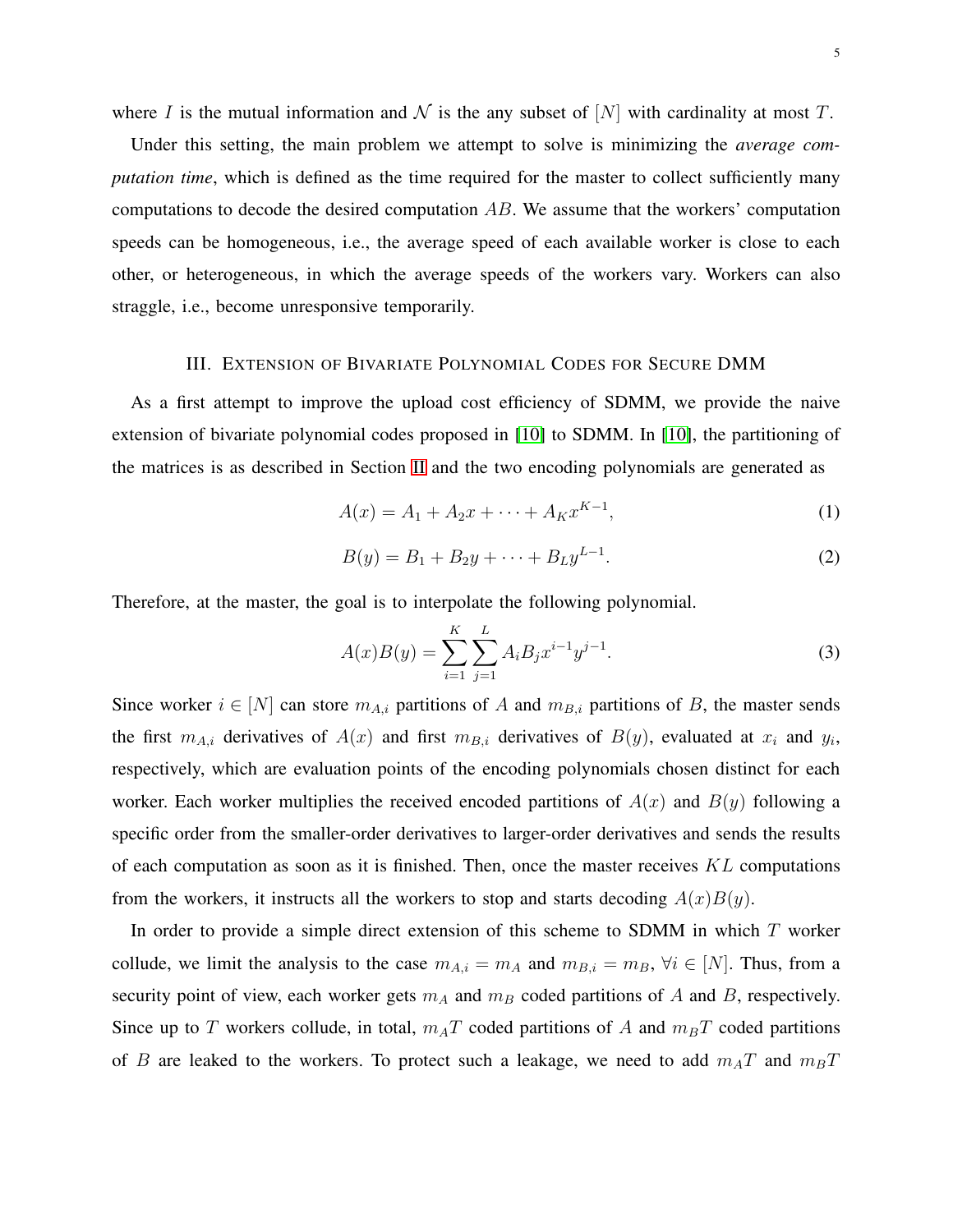random matrix partitions to  $A(x)$  and  $B(y)$ , respectively. Thus, the encoding polynomials for this naive extension of bivariate polynomial codes to SDMM becomes

$$
A(x) = A_1 + A_2 x + \dots + A_K x^{K-1} + \sum_{i=1}^{m_A T} R_i x^{K+i-1},
$$
\n(4)

<span id="page-5-0"></span>
$$
B(y) = B_1 + B_2y + \dots + B_Ly^{L-1} + \sum_{i=1}^{m_B T} S_i x^{L+i-1},
$$
\n(5)

where  $R_i$  and  $S_i$  are matrix partitions chosen uniformly at random from the elements of  $\mathbb{F}_q$ . Therefore, the polynomial to be interpolated at the master becomes

$$
A(x)B(y) = \sum_{i=1}^{K} \sum_{j=1}^{L} A_i B_j x^{i-1} y^{j-1} + \sum_{i=1}^{K} \sum_{j=L+1}^{m_B T} A_i S_j x^{i-1} y^{j-1} + \sum_{i=K+1}^{m_A T} \sum_{j=1}^{L} R_i B_j x^{i-1} y^{j-1} + \sum_{i=K+1}^{m_A T} \sum_{j=L+1}^{m_B T} R_i S_j x^{i-1} y^{j-1}.
$$
 (6)

Therefore, considering the number of monomials of  $A(x)B(y)$  in [\(6\)](#page-5-0),  $R_{th} = (K + m_A T)(L +$  $m_B T$ ) evaluations of  $A(x)B(y)$  are needed to interpolate it, which is  $\mathcal{O}(T^2)$  has a quadratic dependence on T.

Observe that in this naive extension, for a worker to provide  $m = m_A m_B$  computations, uploading  $m_A$  coded partitions of A and  $m_B$  coded partitions of B are enough. This means that the upload cost of the scheme is on the order of  $\sqrt{m}$ . However, the price we pay for such a reduced upload cost is a quadratic dependence of the recovery threshold on the number of colluding workers. Such dependence on  $T$  may quickly become restrictive for typical  $T$  values and hence, the benefits of the naive extension of bivariate polynomial codes to SDMM may be out-weighted by its drawbacks. Thus, we need more sophisticated schemes that can keep this low upload cost with a better scaling behaviour for the recovery threshold with respect to  $m$  and T. In the next section, we present our proposed solution for such a problem.

#### IV. SECURE BIVARIATE POLYNOMIAL (SBP) CODES

Our coding scheme is based on bivariate polynomial codes [\[10\]](#page-30-2). Compared to their univariate counterparts, bivariate polynomial codes allow workers to complete more sub-tasks under the same upload cost budget, which improves the average computation time and helps to satisfy the privacy requirements.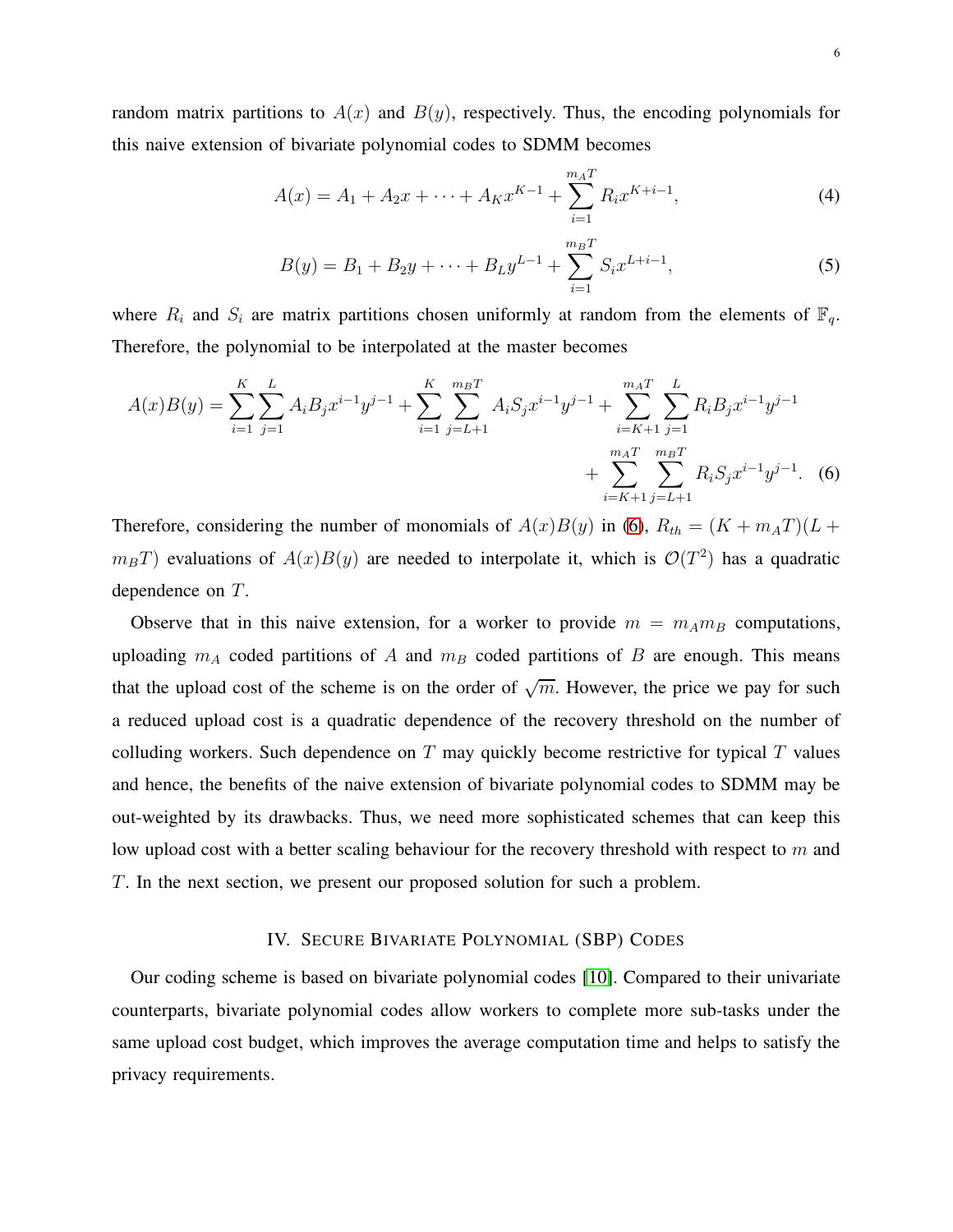### *A. Encoding*

In SBP coding scheme, coded matrices are generated by evaluating the following polynomials and their derivatives:  $\mathbf{r}$ 

<span id="page-6-0"></span>
$$
A(x) = \sum_{i=1}^{K} A_i x^{i-1} + \sum_{i=1}^{T} R_i x^{K+i-1},
$$
\n(7)

<span id="page-6-1"></span>
$$
B(x,y) = \sum_{i=1}^{L} B_i y^{i-1} + \sum_{i=1}^{T} \sum_{j=1}^{m} S_{i,j} x^{K+i-1} y^{j-1},
$$
\n(8)

where  $m \leq L$  is the maximum number of sub-tasks any worker can complete. Matrices  $R_i \in$  $\mathbb{F}_q^{\frac{r}{K}\times s}$  and  $S_{i,j} \in \mathbb{F}_q^{s\times \frac{t}{L}}$  are independent and uniform randomly generated from their corresponding domain for  $i \in [T]$  and  $j \in [m]$ . For each worker i, the master evaluates  $A(x)$  at  $x_i$ and the derivatives of  $B(x, y)$  with respect to y up to the order  $m - 1$  at  $(x_i, y_i)$ . We only require these evaluation points to be distinct. Thus, the master sends to worker i,  $A(x_i)$  and  $B_i = \{B(x_i, y_i), \partial_1 B(x_i, y_i), \dots, \partial_{m-1} B(x_i, y_i)\}\$ , where  $\partial_i$  denotes the  $i^{th}$  partial derivative with respect to y. Thus, we require  $m_{A,i} = 1$  and  $m_{B,i} = m$ .

In [\(7\)](#page-6-0) and [\(8\)](#page-6-1), the role of  $R_i$ 's and  $S_{i,j}$ 's is to mask the actual matrix partitions for privacy. The following theorem states that the evaluations of  $A(x)$ ,  $B(x, y)$  and its derivatives do not leak any information about  $A$  and  $B$  to any  $T$  colluding workers.

**Theorem 1.** For the encoding scheme described above, we have  $I(A, B; \{A(x_i), B_i : i \in \mathcal{N}\}) =$  $0, \forall \mathcal{N} \subset [N]$  *such that*  $|\mathcal{N}| \leq T$ .

*Proof.* Since A and B are independent, we have

$$
I(A, B; \{A(x_i), B_i : i \in \mathcal{N}\}) = I(A; \{A(x_i) : i \in \mathcal{N}\}) + I(B; \{B_i : i \in \mathcal{N}\}). \tag{9}
$$

Let us first bound  $I(A; \{A(x_i)|i \in \mathcal{N}\})$  as follows.

<span id="page-6-2"></span>
$$
I(A; \{A(x_i) : i \in \mathcal{N}\})
$$
  
=  $H(\{A(x_i) : i \in \mathcal{N}\}) - H(\{A(x_i) : i \in \mathcal{N}\}|A)$  (10)

$$
= H(\lbrace A(x_i) : i \in \mathcal{N} \rbrace) - H(\lbrace R_i : i \in [T] \rbrace | A)
$$
\n(11)

$$
\stackrel{(a)}{=} H\left(\{A(x_i) : i \in \mathcal{N}\}\right) - T\frac{rs}{K}\log(q) \tag{12}
$$

$$
\stackrel{(b)}{\leq} \sum_{i=1}^{|N|} H(A(x_i)) - T \frac{r s}{K} \log(q) \tag{13}
$$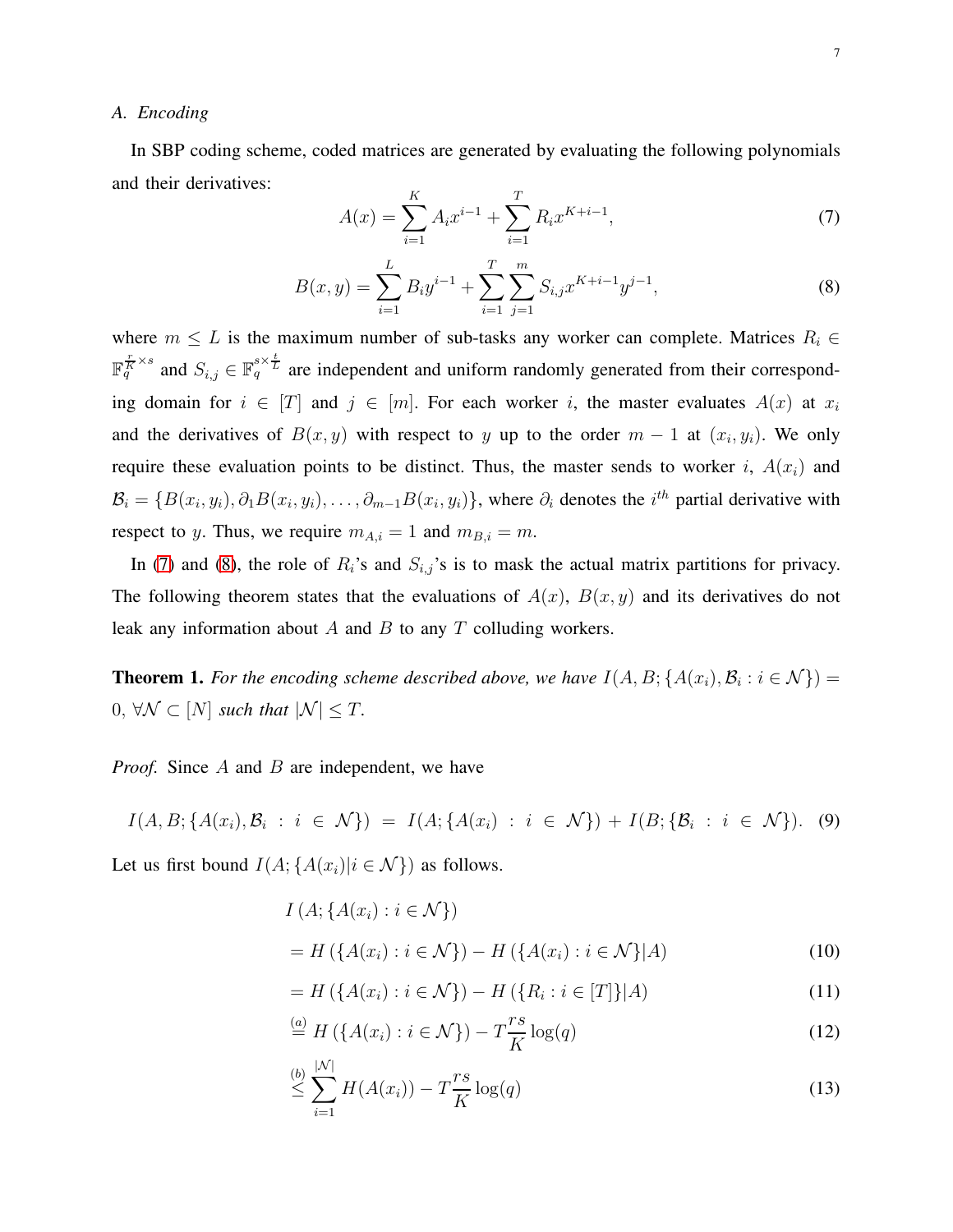$$
= |\mathcal{N}| \frac{rs}{K} \log(q) - T \frac{rs}{K} \log(q) \stackrel{(c)}{\leq} 0,\tag{14}
$$

where (a) follows from the fact that  $R_i$ 's are independent from each other and from A, (b) is due to the fact that joint entropy of several random variables is upper bounded by the sum of the individual entropies of these random variables and (c) is due to  $\mathcal{N} \leq T$ .

We can bound  $I(B; \{B_i : i \in \mathcal{N}\})$  similarly as follows.

$$
I(B; \{B_i : i \in \mathcal{N}\})
$$
  
=  $H(\{\mathcal{B}_i : i \in \mathcal{N}\}) - H(\{\mathcal{B}_i : i \in \mathcal{N}\}|B)$  (15)

$$
= H(\{\mathcal{B}_i : i \in \mathcal{N}\}) - H(\{S_{i,j} : i \in [T], j \in [m]\}|B)
$$
\n(16)

$$
=H\left(\left\{\mathcal{B}_{i}:i\in\mathcal{N}\right\}\right)-Tm\frac{st}{L}\log(q)\tag{17}
$$

$$
\leq \sum_{i=1}^{|N|} \sum_{j=1}^{m} H(B(x_i, y_j)) - Tm \frac{st}{L} \log(q)
$$
\n(18)

$$
= |\mathcal{N}| m \frac{st}{L} \log(q) - T m \frac{st}{L} \log(q) \le 0.
$$
\n(19)

<span id="page-7-2"></span>The claim follows by substituting [\(14\)](#page-7-0) and [\(19\)](#page-7-1) into [\(9\)](#page-6-2).

<span id="page-7-1"></span><span id="page-7-0"></span> $\Box$ 

# *B. Computation*

Worker *i* multiplies  $A(x_i)$  and  $\partial_{j-1}B(x_i, y_i)$  with the increasing order of  $j \in [m]$ . That is,  $j<sup>th</sup>$ completed computation is  $A(x_i)\partial_{j-1}B(x_i,y_i)$ . As soon as each multiplication is completed, its result is communicated back to the master.

# *C. Decoding*

After collecting sufficiently many computations from the workers, the master can interpolate  $A(x)B(x, y)$ . Note that, in our scheme, every computation is equally useful; that is, the sub-tasks are one-to-any replaceable. In the following theorem, we give the recovery threshold expression, which specifies the minimum number of required computations and characterizes the probability of decoding failure, i.e., bivariate polynomial interpolation, due to the use of a finite field.

<span id="page-7-3"></span>**Theorem 2.** Assume the evaluation points  $(x_i, y_i)$  are chosen uniform randomly over the elements *of* F*. If the number of computations of sub-tasks received from the workers, which obey the computation order specified in Subsection [IV-B](#page-7-2) is greater than the recovery threshold*  $R_{th} \triangleq$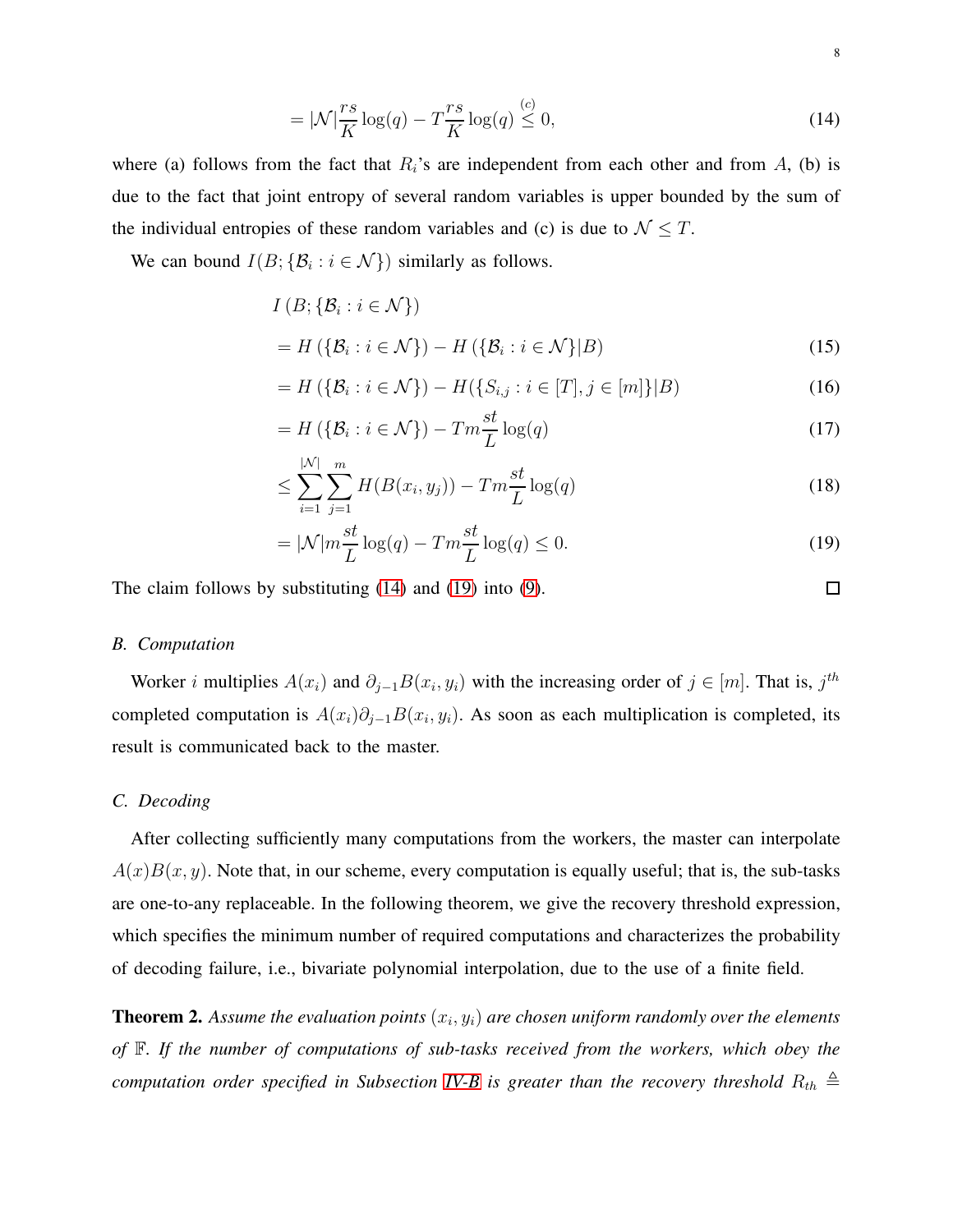$(K+T)L + m(K+T-1)$ , then with probability at least  $1-d/q$ , the master can interpolate *the unique polynomial*  $A(x)B(x, y)$ *, where* 

$$
d \triangleq \frac{m}{2} \left( 3(K+T)^2 + m(K+T) - 8K - 6T - m + 3 \right) + \frac{(K+T)L}{2} \left( K + L + T - 2 \right). \tag{20}
$$

We give the proof sketch of Theorem [2](#page-7-3) in Section [VII.](#page-19-0) Theorem [2](#page-7-3) states that we can make the probability of failure arbitrarily small by increasing the order  $q$  of the finite field.

# <span id="page-8-0"></span>**Theorem 3.** The total upload cost of the SBP coding scheme is  $N (rs/K + mst/L) \log_2(q)$  bits.

*Proof.* The SBP coding scheme assigns m computations to each worker, by sending one coded partition of A and m coded partitions of B. Remember that each coded partition of A is a matrix of size  $\frac{r}{K} \times s$  and each coded partition of B is a matrix of size  $s \times \frac{t}{L}$  $\frac{t}{L}$ . Since there are N workers, the master uploads  $N (rs/K + mst/L)$  elements of the field F. Since, in total, there are q elements in  $\mathbb{F}$ , the total upload cost is  $N (rs/K + mst/L) \log_2(q)$  bits.  $\Box$ 

<span id="page-8-1"></span>Remark 1. *The SBP scheme does not exploit any parameter of the underlying statistical model of the workers' speeds. Under a total upload cost constraint, if no prior information about the computation speeds of the workers is available, then assigning more computation load,* m*, to every worker is a favorable approach. Although this increases the recovery threshold, i.e., the term*  $m(K + T - 1)$ *, the faster workers do not run out of computations easily, avoiding the slowest workers dominating the computation time. The benefit of this prevails over the detriment due to the increase in the recovery threshold. Surely, if prior information about the computation speeds of the workers is available, we could exploit it by assigning more, but still less than* L*, computations to faster workers, which would result in fewer number of coded partitions leaked to the colluding workers. In this case, the recovery threshold would be lower, further increasing the protection against stragglers. However, the SBP scheme has been designed as agnostic to the delay model of the workers and specifically to maximize the number of sub-tasks delivered by a worker under an upload cost constraint. Thanks to the extra computations at workers, we show in our simulation results that a model-independent version of SBP is enough to beat model-dependent schemes such as the one in [\[18\]](#page-30-9). Thus, we expect the SBP scheme to work for large varieties of statistical models of the worker's speeds.*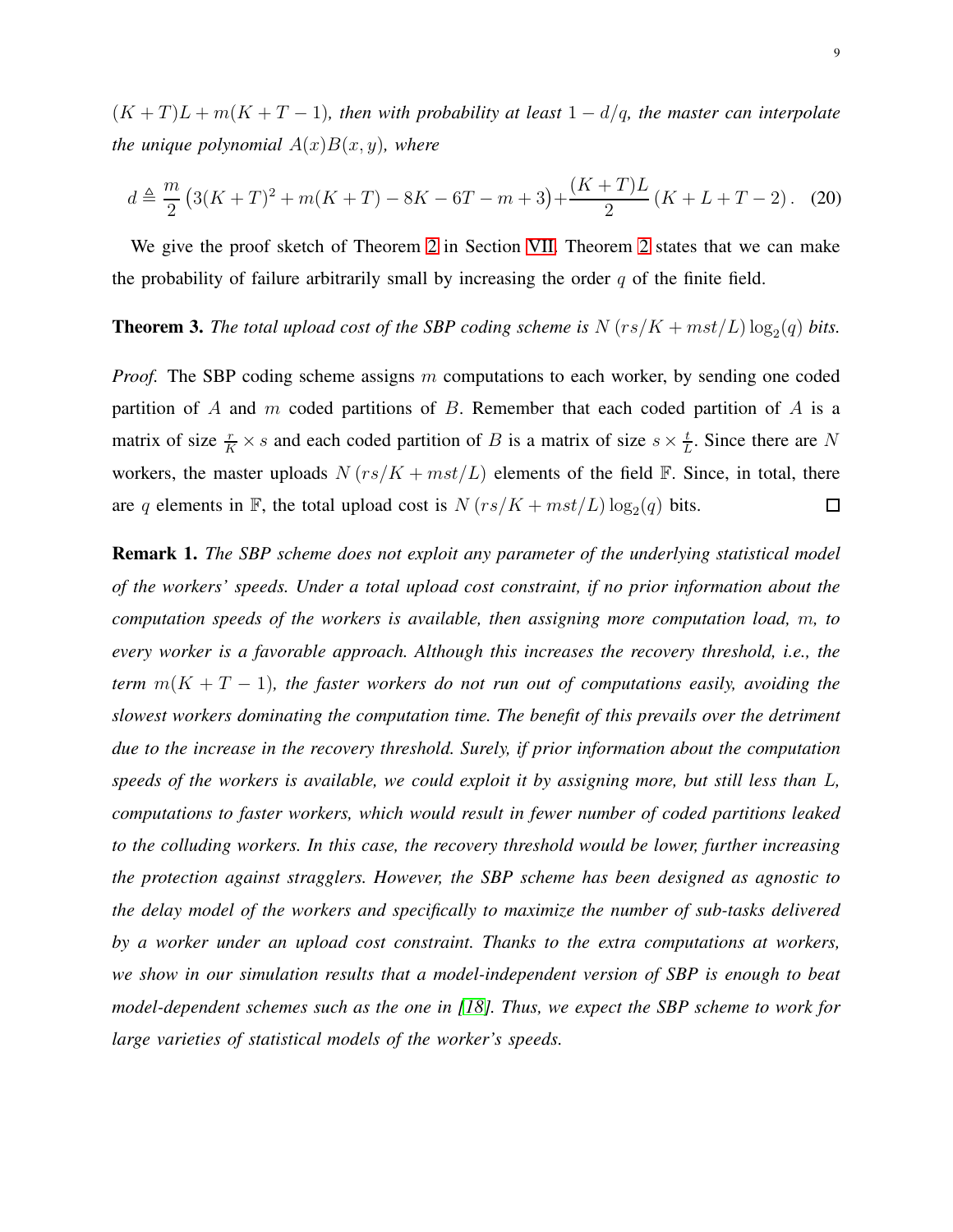# V. EXTENSION OF GASP CODES TO MULTI-MESSAGE SETTING

State of the art schemes in SDMM [\[11\]](#page-30-3), [\[12\]](#page-30-4) are combined and improved in [\[13\]](#page-30-5), referred to as GASP codes. Originally, GASP codes are designed for the single-message scenario, in which each worker is assigned a single computation task. In this section, we extend the GASP codes to the multi-message setting, which we call multi-message GASP (MM-GASP) scheme. The encoding polynomials for the GASP codes are

$$
A(x) = \sum_{i=1}^{K} A_i x^{\alpha_i} + \sum_{i=1}^{T} R_i x^{\alpha_{K+i}},
$$

$$
B(x) = \sum_{i=1}^{L} B_i x^{\beta_i} + \sum_{i=1}^{T} S_i x^{\beta_{L+i}},
$$

where  $R_i$ 's and  $S_i$ 's are random matrix partitions, and  $\alpha_i$ 's and  $\beta_i$ 's are determined such that  $A_iB_j$ ,  $\forall i \in [K], \forall j \in [L]$  can be decoded and the number of monomials whose coefficients consist of undesired terms, such as multiplications involving  $R_i$ 's and  $S_i$ 's, in  $A(x)B(x)$ , are minimized. We do not cover the details of how  $\alpha_i$ 's and  $\beta_i$ 's are determined, but as a result of the process detailed in [\[13\]](#page-30-5), the recovery threshold becomes  $R_{th}^{GASP}(K, L, T) =$ 

<span id="page-9-0"></span>
$$
\begin{cases}\nKL + K + L, & 1 = T < L \le K \\
KL + K + L + T^2 + T - 3, & 1 < T < L \le K \\
(K + T)(L + 1) - 1, & L \le T < K \\
2KL + 2T - 1, & L \le K \le T.\n\end{cases} \tag{21}
$$

For the extension of GASP codes to the multi-message setting, i.e., MM-GASP, we assign  $m > 1$  tasks to each worker. Thus, a worker can see m evaluations of  $A(x)$  and  $B(x)$ , and any  $T$  colluding workers can see  $mT$  evaluations. Thus, to make the scheme secure against  $T$ colluding workers, we need to add  $mT$  random matrix partitions to each encoding polynomial, instead of  $T$ . Thus, we have

$$
A(x) = \sum_{i=1}^{K} A_i x^{\alpha_i} + \sum_{i=1}^{mT} R_i x^{\alpha_{K+i}},
$$

$$
B(x) = \sum_{i=1}^{L} B_i x^{\beta_i} + \sum_{i=1}^{mT} S_i x^{\beta_{L+i}}.
$$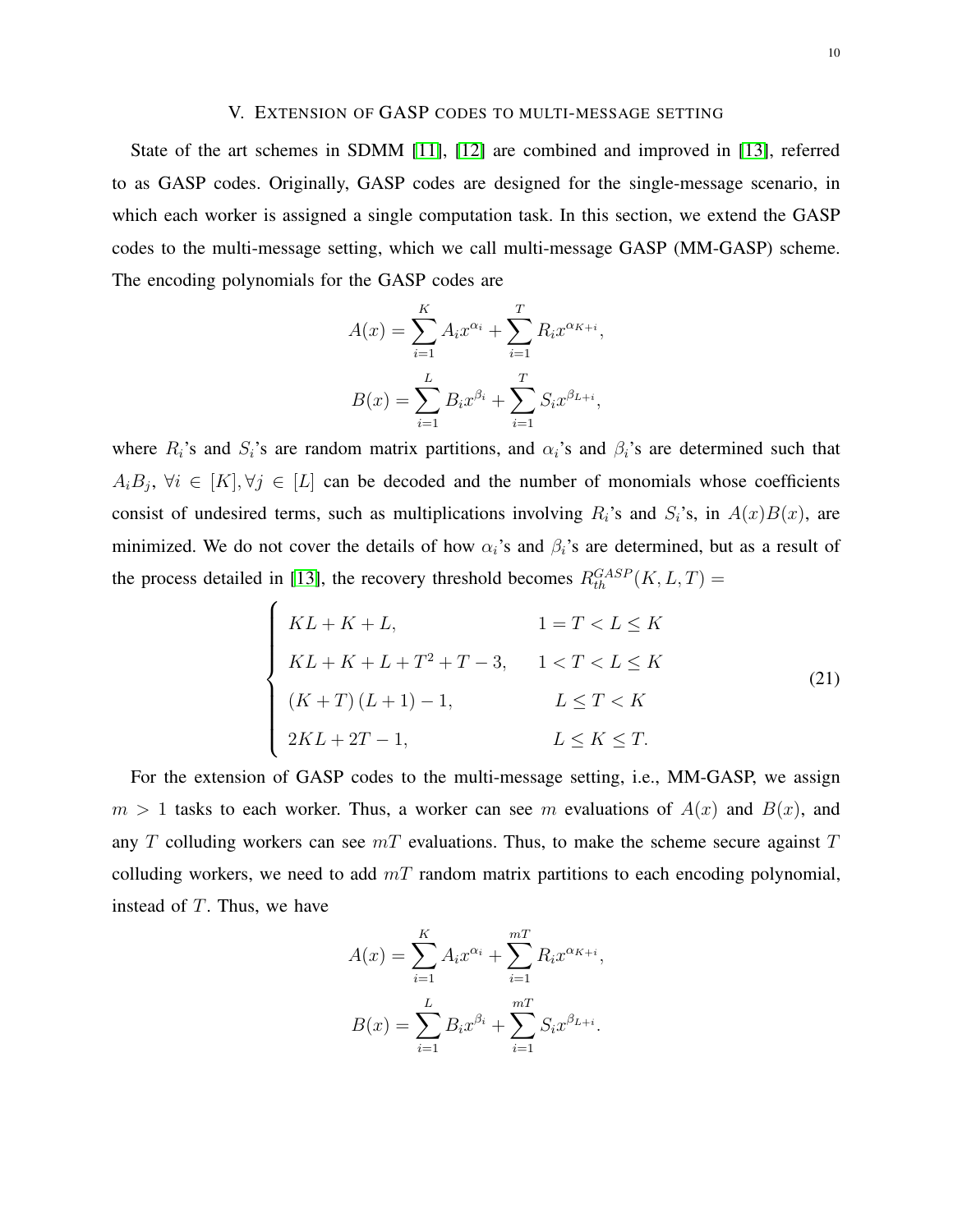**Theorem 4.** The recovery threshold of MM-GASP is given by  $R_{th}^{MM-GASP}(K, L, T) =$ 

<span id="page-10-0"></span>
$$
\begin{cases}\nKL + K + L, & 1 = mT < L \le K \\
KL + K + L + (mT)^2 + mT - 3, & 1 < mT < L \le K \\
(K + mT)(L + 1) - 1, & L \le mT < K \\
2KL + 2mT - 1, & L \le K \le mT.\n\end{cases} \tag{22}
$$

*Proof.* We can define  $\tilde{T} = mT$  and write

$$
A(x) = \sum_{i=1}^{K} A_i x^{\alpha_i} + \sum_{i=1}^{\tilde{T}} R_i x^{\alpha_{K+i}},
$$
\n(23)

$$
B(x) = \sum_{i=1}^{L} B_i x^{\beta_i} + \sum_{i=1}^{\tilde{T}} S_i x^{\beta_{L+i}}.
$$
 (24)

Now let us consider

$$
A(x)B(x) = \sum_{i=1}^{K} \sum_{j=1}^{L} A_i B_j x^{\alpha_i + \beta_i} + \sum_{i=1}^{K} \sum_{j=1}^{\tilde{T}} A_i S_j x^{\alpha_i + \beta_{L+i}} + \sum_{i=1}^{\tilde{T}} \sum_{j=1}^{L} R_i B_j x^{\alpha_{K+i} + \beta_i} + \sum_{i=1}^{\tilde{T}} \sum_{j=1}^{\tilde{T}} R_i S_j x^{\alpha_{K+i} + \beta_{L+i}}.
$$
 (25)

According to the proof of [\(21\)](#page-9-0) in [\[13\]](#page-30-5),  $\alpha_i$ 's and  $\beta_i$ 's are chosen such that: 1) from the evaluations of  $A(x)B(x)$ ,  $A_iB_j$ 's  $\forall i \in [K], j \in [L]$  are decodable and 2) the number of monomials in  $A(x)B(x)$  whose coefficients are undesired terms are minimized. For this, we only need to consider the structure of  $A(x)B(x)$  and m itself is not related other than determining the value of  $\overline{T}$ . Therefore, the problem reduces to deriving the recovery threshold of a classical GASP coding scheme when  $\tilde{T}$  workers collude, which is  $R_{th}^{GASP}(K, L, \tilde{T})$  by [\(21\)](#page-9-0). If we substitute  $\tilde{T} = mT$ , then we obtain [\(22\)](#page-10-0).

<span id="page-10-1"></span>Remark 2. *In multi-message univariate polynomial coding schemes, such as in MM-GASP codes we have just introduced, if a worker is assigned* m *sub-tasks, then* m *coded partitions of both* A and B are required. Thus, the total upload cost of MM-GASP is  $Nm\left(rs/K+st/L\right)\log_2(q)$ *bits, which is larger than that of SBP coding scheme.*

The recovery thresholds of the MM-GASP codes and SBP codes can be compared as a function of the number of coded partitions  $m$ , by direct inspection of the recovery thresholds in [\(22\)](#page-10-0) and

 $\Box$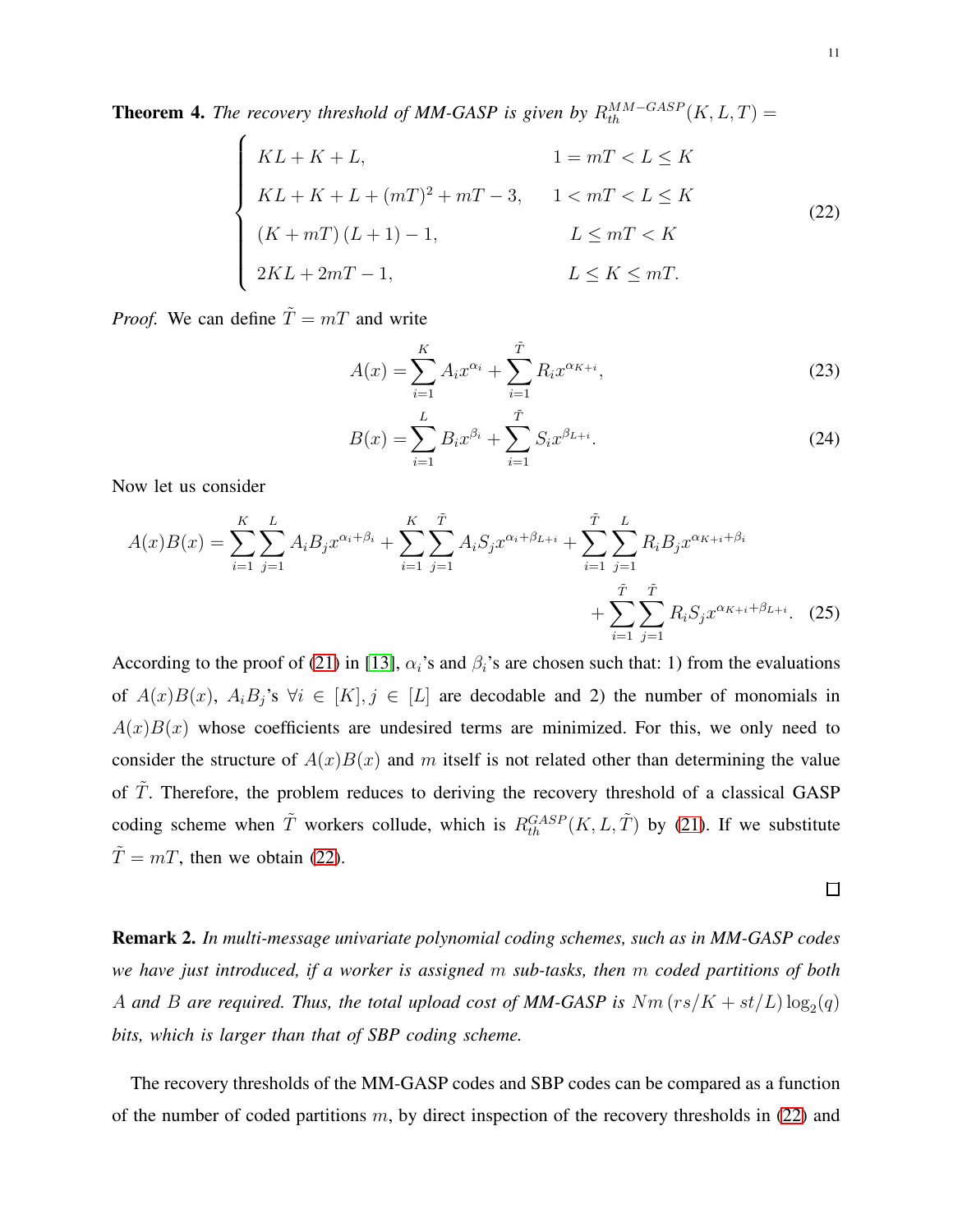

<span id="page-11-0"></span>Fig. 1.  $R_{th}$  vs. the number of computations assigned to each worker for SBP coding scheme and the MM-GASP scheme for  $K = L = 100$  and  $T = 30$ .

Theorem [2.](#page-7-3) Observe that SBP coding scheme's recovery threshold is smaller than that of the MM-GASP code if  $L \leq mT < K$ , and  $K \leq TL + 1$ , which is satisfied as K and L become close to each other, or, if  $L \le K \le mT$ , and  $(K - T)(L - m) \ge (1 - m)$  is satisfied. In Fig. [1,](#page-11-0) we provide the recovery thresholds of the two schemes as a function of the number of computations allocated to each worker for  $K = L = 100$  and  $T = 30$ .

We note that such a comparison may only be meaningful in the unlimited upload cost budget scenario. Otherwise, comparing the recovery thresholds for the same  $m$  might be misleading since, for a given upload cost constraint, each scheme provides a different number of sub-tasks, m, to workers, as detailed in Theorem [3](#page-8-0) and Remark [2,](#page-10-1) for SBP and for MM-GASP, respectively. We provide further discussion on this issue in the next section, see Fig. [3,](#page-15-0) where we show the recovery thresholds as a function of the total upload cost budget for a scenario with  $K = L = 100$ and  $T = 30$ .

#### VI. SIMULATION RESULTS AND DISCUSSION

In this section, we compare SBP codes with MM-GASP and the rateless coding scheme proposed in [\[18\]](#page-30-9) in terms of the trade-off between the average computation time (ACT) and the total upload cost budget (UCB), under the scenarios with heterogeneous and homogeneous workers.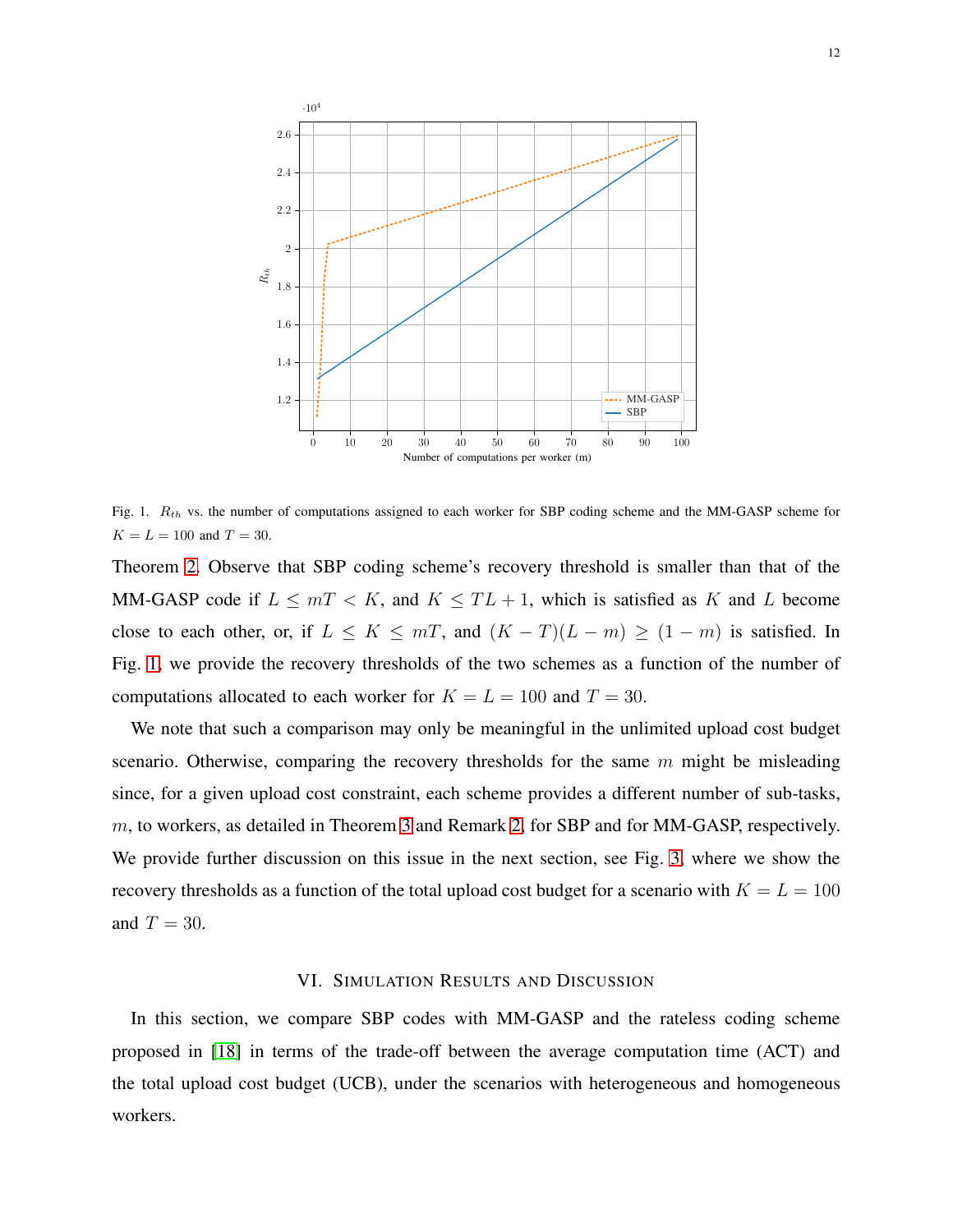The comparison between the MM-GASP scheme and SBP coding scheme is direct, as both are based on the same set of assumptions. They achieve different recovery thresholds as a function of the  $L, M, T$  and m, but they both assume that the coded submatrices are uploaded only once before the computations start, no prior knowledge of the computation speeds of workers is needed or can be exploited, and the first  $R_{th}$  results received from any subset of the workers allow recovering the desired computation. However, the setting and the assumptions in [\[18\]](#page-30-9) are slightly different. In the rateless coding scheme proposed in [\[18\]](#page-30-9), computations are organized in rounds. If the speeds of the workers are not already known, in the first round, every worker is assigned one computation to estimate their speeds. Then, based on the known or estimated speeds, workers are grouped into  $c$  clusters, such that the workers with similar speeds are in the same cluster. We denote by  $n_u$  the number of workers belonging to cluster  $u, u \in [c]$ . In each round, for any computation within a cluster to be useful for decoding, we need that all the workers in that cluster and also all workers in cluster one, which is special, to finish their assigned tasks. Once all the workers in cluster u and cluster 1 finish their tasks, they provide  $d_u$ , and  $d_1$ useful computations to the master, where  $d_1 = \lfloor (n_1 - 2T + 1)/2 \rfloor$  and  $d_u = \lfloor (n_u - T + 1)/2 \rfloor$ for  $2 \le u \le c$ . No further synchronization is needed among clusters, and a new task can be assigned to a worker as soon as it finishes its assigned task. Once  $KL(1+\epsilon)$  useful computations are collected by the master from different clusters across multiple rounds, the decoding procedure can start. Here,  $\epsilon$  is the overhead due to the Fountain codes used in [\[18\]](#page-30-9), which in our simulations is set to 0.05. The performance of this scheme depends critically on how good the distribution of the workers' speeds can be estimated. Observe that, in the event that a worker in a "fast" cluster straggles, the finishing time of the overall cluster can be arbitrarily delayed. This is the main drawback of this scheme in comparison with SBP coding scheme and the MM-GASP, for which any computation at any worker is equally useful. The clear advantage of the rateless coding scheme is that the computation load  $m_i$ , i.e., the number of tasks assigned to worker i, does not need to be specified in advance, and tasks can be dynamically allocated to workers in each cluster across rounds. Moreover, the recovery threshold is not dominated by the maximum computation load  $m = \max m_i$ , as is the case for SBP coding and the MM-GASP schemes. Therefore, in order to allow the rateless coding scheme to benefit from this flexibility, in our simulations, we consider a total upload cost for [\[18\]](#page-30-9), i.e., the computations are assigned to clusters until the total upload communication budget is met, while for MM-GASP and SBP we impose an upload cost constraint per worker. We emphasize that this is a relaxation of the problem formulation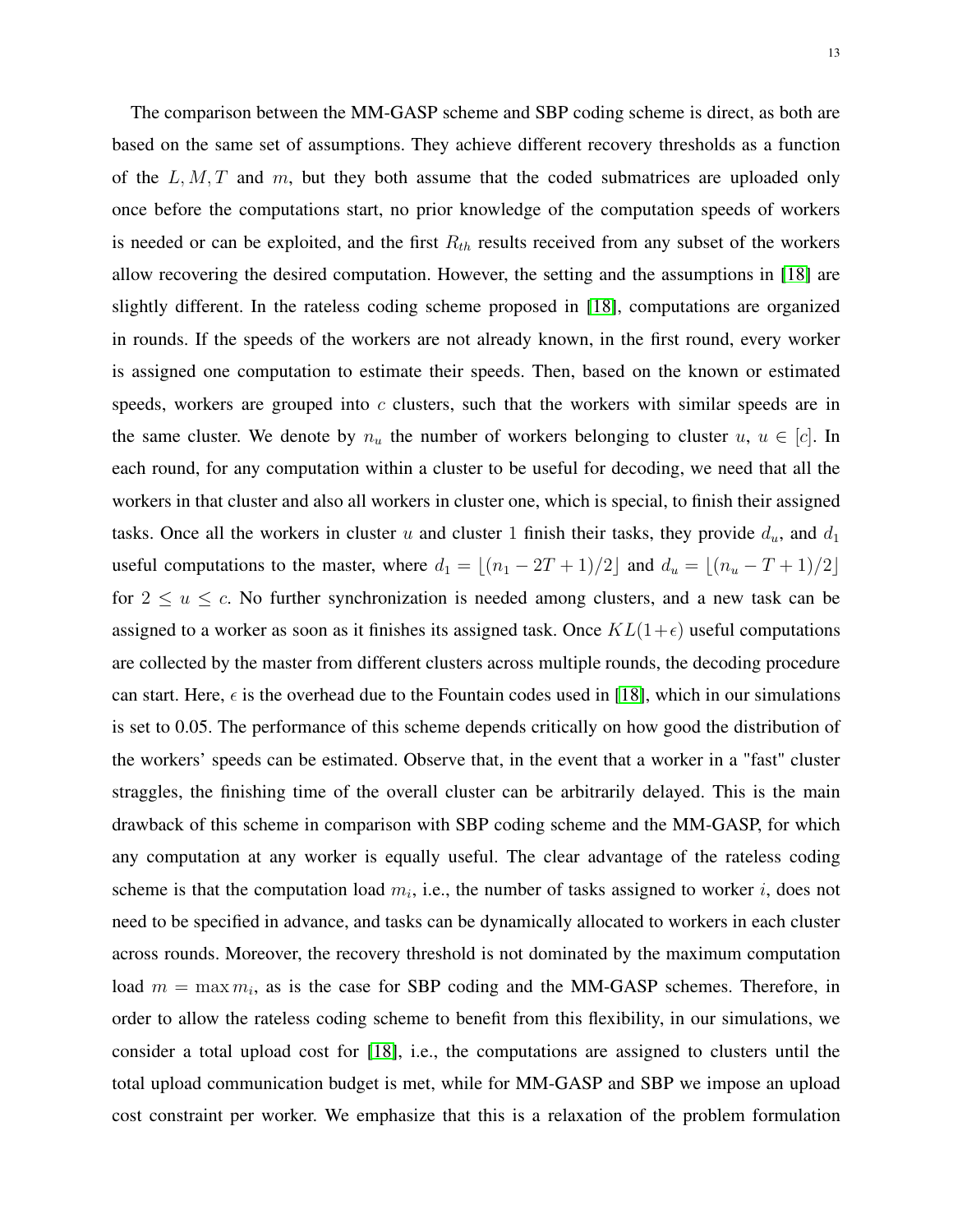introduced in Section [II,](#page-3-0) and is only applied to the rateless coding scheme. Although SBP coding scheme and the MM-GASP code can also benefit from this relaxation when the computation statistics of the workers are known, such optimization is out of the scope of this paper and will be considered in future work.

In our simulations, following the literature [\[2\]](#page-29-1), [\[19\]](#page-30-10), we assume that the time for a worker to finish one sub-task is distributed as a shifted exponential random variable with density  $f(t)$  =  $\lambda e^{-\lambda(t-\nu)}$  for  $t \geq \nu$ , and  $f(t) = 0$  otherwise, where the scale parameter  $\lambda$  controls the speed of the worker and the shift parameter  $\nu$  is the minimum time duration for a task to be completed. Smaller  $\lambda$  implies slower workers and more tendency to straggle. In each scenario, we run 1000 experiments independently with the given parameters and present the average computation time. We assume that the partitions of matrices A and B have the same size, i.e.,  $\frac{r}{K} = \frac{t}{L}$  $\frac{t}{L}$ , in all of the scenarios considered. Given that the computation time per sub-task is a fraction  $\frac{1}{KL}$  of the complete task, to facilitate the comparison between different configurations, we choose  $\lambda \propto KL$ , and  $\nu \propto \frac{1}{KL}$ , in all simulation setups.

# <span id="page-13-0"></span>*A. Heterogeneous Workers*

In this subsection, we assume that the computation speeds of the workers are heterogeneous. Specifically, we assume six *heterogeneity classes*, with scale parameters  $\lambda_1 = 10^{-1} \times KL$ ,  $\lambda_2=10^{-1.5}\!\times KL,$   $\lambda_3=10^{-2}\!\times KL,$   $\lambda_4=10^{-2.5}\!\times KL,$   $\lambda_5=10^{-3}\!\times KL$  and  $\lambda_6=10^{-3.5}\!\times KL,$ and a common shift parameter of  $\nu = 10/(KL)$  seconds. There are 75 workers for each class summing up to  $N = 450$  workers in total, and assume that any subset of at most  $T = N/15$ workers can collude. We divide both matrices A and B into  $K = L = 100$  partitions. We evaluate the scheme in [\[18\]](#page-30-9) for several numbers of clusters, c, to observe the effect of the mismatch between the actual number of heterogeneity classes and the chosen  $c$  value. While generating the clusters, we simply assign around  $N/c$  workers to each cluster, according to the estimated speeds in the first round. We do not change the parameter  $c$  across rounds.

First, we assume that workers' scale parameters do not deviate at all from the given parameters across the rounds. We call such workers as *stable workers*. In Fig. [2,](#page-14-0) we plot the ACT of the compared schemes versus the total UCB by assuming stable workers. In Fig. [3,](#page-15-0) we also present the actual recovery thresholds of SBP coding scheme, MM-GASP, as well as, the average recovery threshold of the rateless coding scheme for different  $c$  values. As the name suggests, the rateless scheme does not have a constant recovery threshold. The actual value depends on the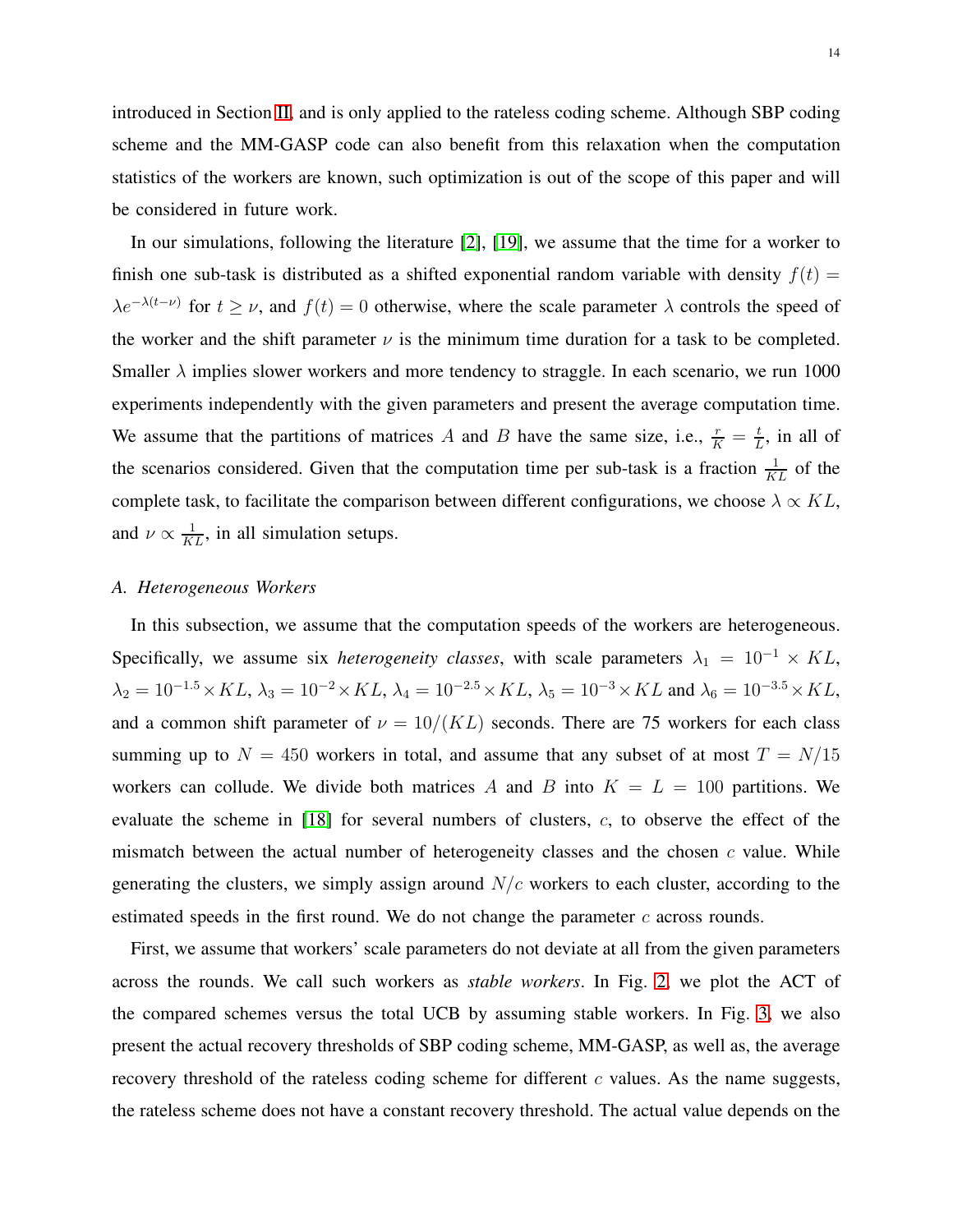

<span id="page-14-0"></span>Fig. 2. ACT vs. total UCB trade-off of the compared schemes with heterogeneous and stable workers. computation speeds of the workers, the number of clusters, and the number of workers assigned to them. Therefore, we present the average recovery threshold for this scheme.

As observed in Fig. [2,](#page-14-0) the SBP coding scheme is able to finish the overall task for much lower UCB values than the other two schemes. This is thanks to the fact that SBP is able to provide more computations, m, to workers for the same UCB, as highlighted in Remark [1.](#page-8-1) Moreover, although by increasing the total UCB we increase m and therefore  $R_{th}$ , as observed in Fig. [3,](#page-15-0) and thus workers need to provide more computations to the master, the benefit from having more computations at workers pays off and the ACT decreases when UCB increases. The reason for this is the heterogeneity of the workers' speeds. That is, for a low total UCB,  $m$  is so small that the master cannot complete all  $R_{th}$  computations from only fast workers. When we increase m, the maximum number of computations the fast workers can provide also increases, and the benefit of this increase dominates over the increase in the  $R_{th}$ . For the SBP scheme, this is so until we reach a total UCB value corresponding to  $m = L$  i.e., total UCB of  $L \times N = 45000$ . After this point, the ACT of SBP coding scheme stays constant. This is an inherent limitation of SBP coding scheme since the maximum value of  $m$  is  $L$ . Beyond that value, we cannot benefit from the additional UCB.

For MM-GASP codes, we observe that, although their recovery threshold is close to that of SBP coding scheme in the low UCB regime, as seen in Fig. [3,](#page-15-0) the minimum total UCB for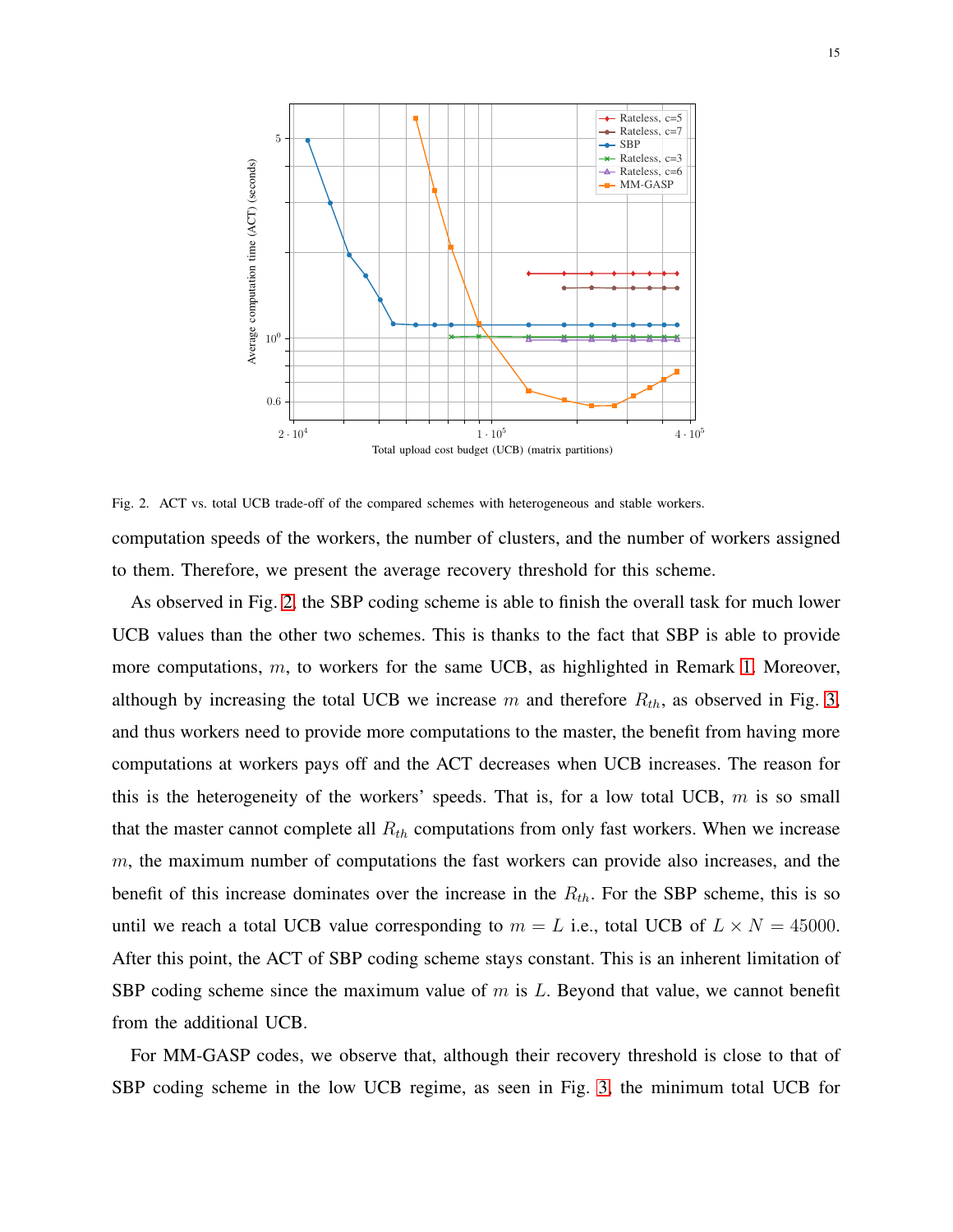

<span id="page-15-0"></span>Fig. 3. Average  $R_{th}$  of the compared schemes with heterogeneous and stable workers

which MM-GASP codes are able to complete the overall task is larger than SBP coding scheme. That is because the MM-GASP scheme is a univariate scheme; and thus, for the same total UCB, the maximum number of computations a worker can provide is less than the one in SBP coding scheme. For the same reason, at intermediate total UCB availability, i.e., values less than  $9 \times 10^4$  partitions, the ACT of the MM-GASP scheme is quite large compared to SBP coding scheme. However, for larger values of total UCB, we observe in Fig. [2](#page-14-0) that MM-GASP's ACT decreases rapidly, substantially outperforming the other two schemes. However, after a critical point, if the total UCB further increases, then the ACT starts to increase again. After that critical point, the increase in the recovery threshold is not compensated by the additional computations at workers and the ACT starts to increase. Unfortunately, operating at this point may not be always possible. Especially when we do not have any prior information about the statistics of the workers' speeds. Nevertheless, some heuristics can still be useful to approximate it and even if the optimal point cannot be found, a sufficiently close point can still be beneficial. Thus, we can conclude that, if a good heuristic can be found to identify a near-optimal  $m$  value, for large UCB values, MM-GASP codes can complete the overall task faster than SBP coding scheme as well as the rateless coding scheme. This makes MM-GASP codes a good alternative for the scenarios with high UCB availability.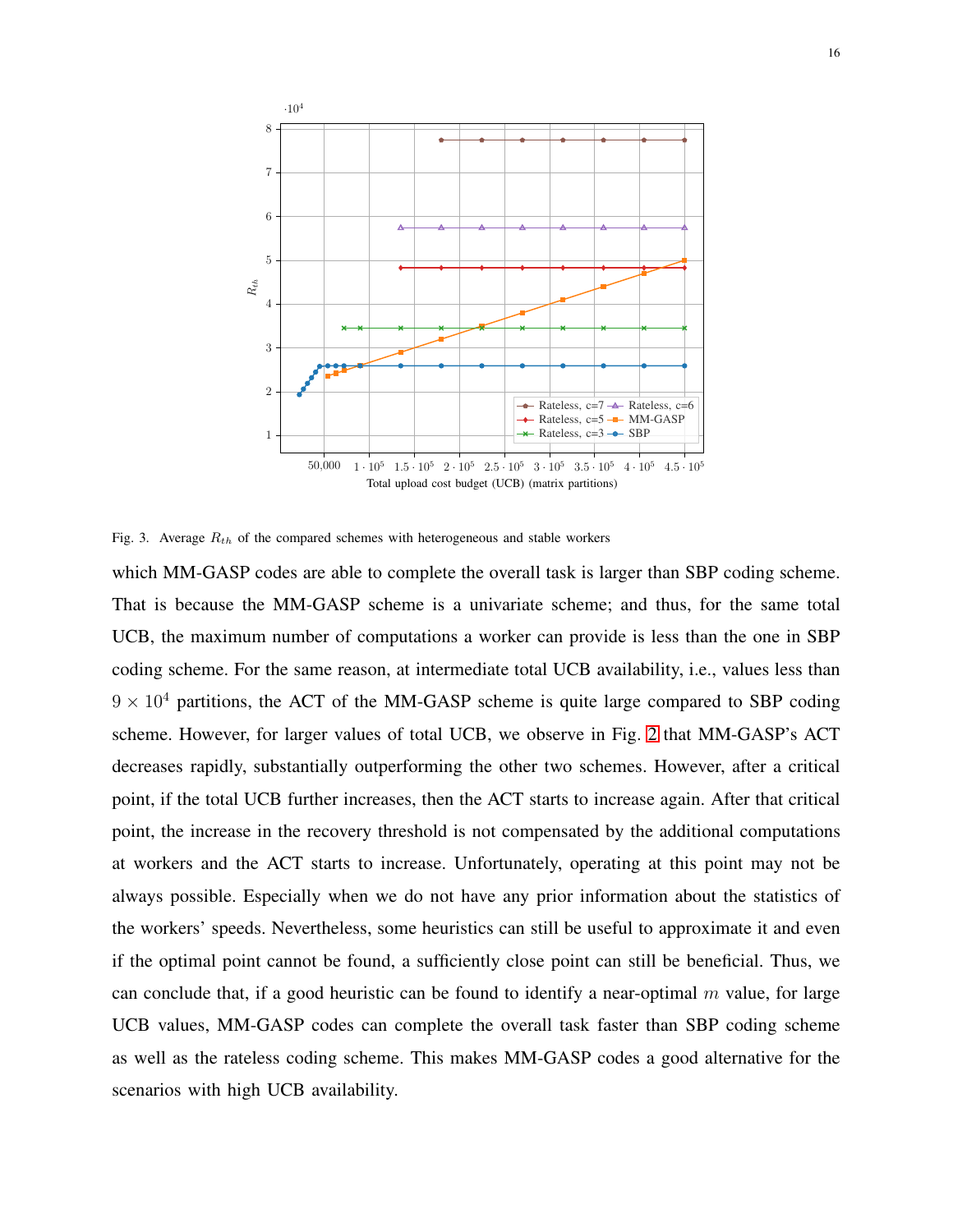Finally, for the rateless codes, as observed for MM-GASP codes, we observe that this scheme starts being able to complete the overall task only at a relatively high total UCB value. That is because the rateless coding scheme assigns a new sub-task to a worker as soon as it finishes its task without waiting for the other clusters to finish. Thus, the UCB is greedily invested in the fastest cluster. However, despite its speed, in terms of the number of useful computations provided, the fastest cluster is less efficient than the other clusters. Please remember that  $d_1 =$  $\lfloor (n_1 - 2T + 1)/2 \rfloor$ , but  $d_u = \lfloor (n_u - T + 1)/2 \rfloor$  for  $2 \le u \le c$ . Therefore, if the number of workers in the fastest cluster is limited, then for the low UCB values, the rateless scheme cannot complete the overall task since it runs out of the necessary upload resources before the master receives the minimum number of useful computations to decode AB, which is  $KL(1 + \epsilon)$ . Moreover, we observe in Fig. [3](#page-15-0) that when the number of clusters is low, the recovery threshold is also lower, and the rateless scheme starts completing the overall task at a lower value of total UCB. That is because when c is low, since we assign  $N/c$  workers per cluster, there are more workers in the fastest cluster. However, in Fig. [2,](#page-14-0) we also observe that this does not always have a positive impact on the ACT. On the other hand, when UCB is large enough for rateless codes to complete the overall task, its ACT is slightly better than SBP coding scheme for  $c = 3$  and  $c = 6$ , but for  $c = 5$  and  $c = 7$ , SBP coding scheme performs better. In general, we expect that the rateless coding scheme performs well when  $c$  is equal to the number of heterogeneity classes, but, in this case, we also observe that it performs equally well for  $c = 3$ . That is because, for  $c = 3$ , there is no  $\lambda_i$ ,  $i \in [6]$  appearing in more than one cluster, i.e., workers in the same heterogeneity class are allocated to the same cluster. Therefore, for rateless codes, it is important to choose the design parameter  $c$  carefully. In practice, we may not know the number of heterogeneity classes, such a clear grouping of computation statistics may not be possible. For such cases, SBP coding scheme or the MM-GASP may be preferable over the rateless coding scheme.

In addition to choosing  $c$  optimally, estimating the instantaneous speeds of the workers is another issue we need to address in rateless codes. In real-world scenarios, the speeds of the workers can occasionally change due to temporary failures, parallel job assignments, etc. To model this, we introduce another simulation scenario, in which workers' scale parameters can deviate from their original values with a very low probability  $\rho$ . We refer to such workers as *mostly-stable workers*. That is, in any round, a worker with  $\lambda_i$  sticks to  $\lambda_i$  with probability  $1-\rho$ , but with a small probability  $\rho$ , it draws its scale parameter uniform randomly from  $\{\lambda_j \mid j \in [6]\}$ .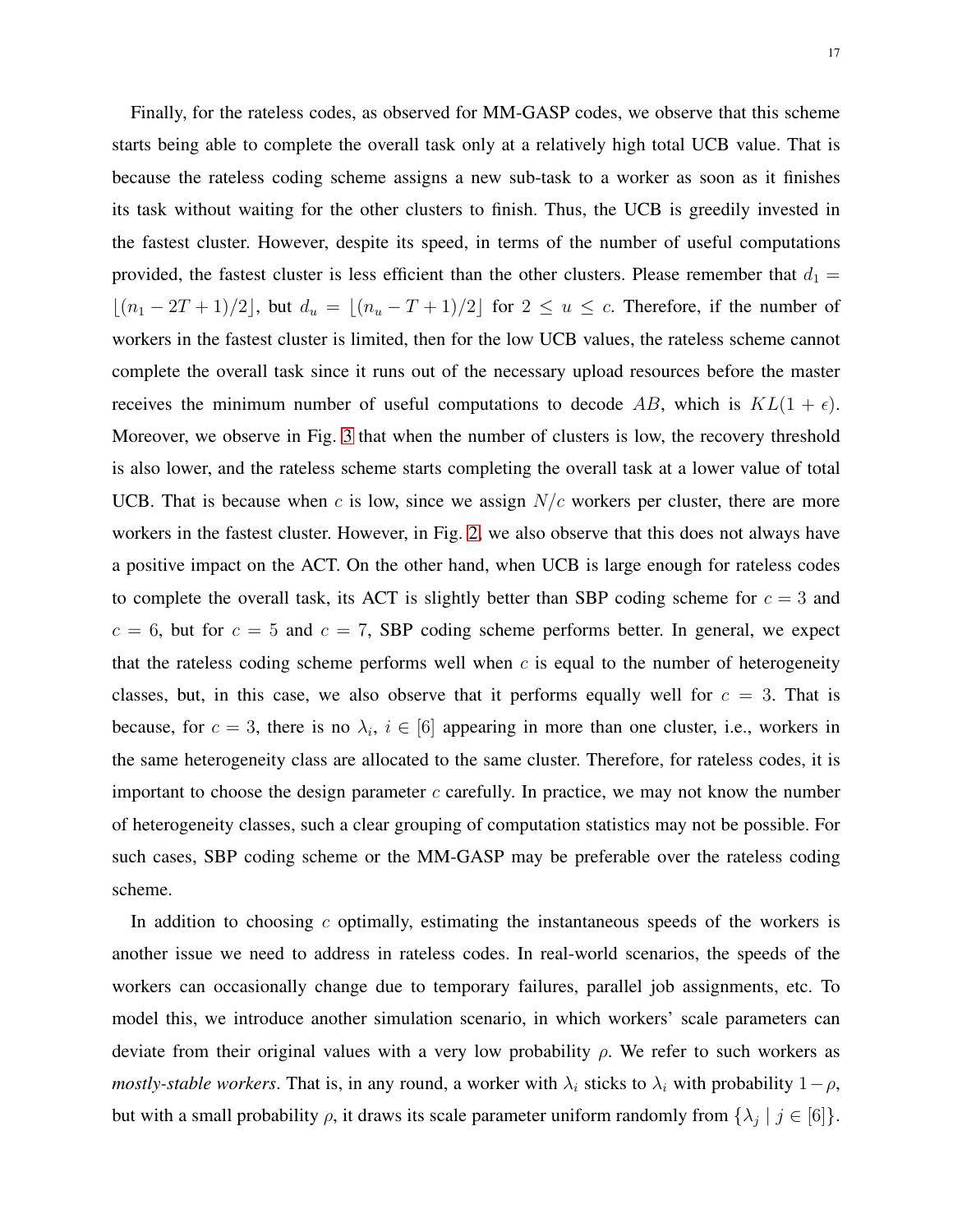

<span id="page-17-0"></span>Fig. 4. ACT vs. total UCB trade-off of the compared schemes with heterogeneous and mostly-stable workers. We consider such a scenario to model the instantaneous changes in workers' speeds since the detection of such changes by the master and putting this worker to the correct cluster takes at least one round. Taking  $\rho = 0.001$ , we plot the ACT of the compared schemes in Fig. [4.](#page-17-0)

We observe that even with such a small probability deviation from the estimated scale parameters, the performance of [\[18\]](#page-30-9) degrades considerably. Thus, we can argue that, in addition to the substantial improvement in the low and the intermediate UCB values, SBP coding scheme can be advantageous over [\[18\]](#page-30-9) in the presence of a high UCB as well depending on the statistics of the workers' speeds.

#### *B. Homogeneous Workers*

In this subsection, we assume that the computation speeds of the workers are homogeneous, and we compare the ACTs of the considered schemes with respect to the available total UCB. That is, we have 450 workers as in Subsection [VI-A,](#page-13-0) but this time, all the workers follow the same computation statistics with  $\lambda = 10^{-2} \times KL$  and  $\nu = 10/(KL)$ . We assume at most  $T = N/15$  workers can collude, and we divide A and B into  $K = L = 100$  partitions. For the rateless scheme in [\[18\]](#page-30-9), although, the workers' speeds are homogeneous, we consider different numbers of clusters  $c \in [3]$  in order to analyse its effect. In Fig. [5,](#page-18-0) we present the ACT versus UCB plot for this setting.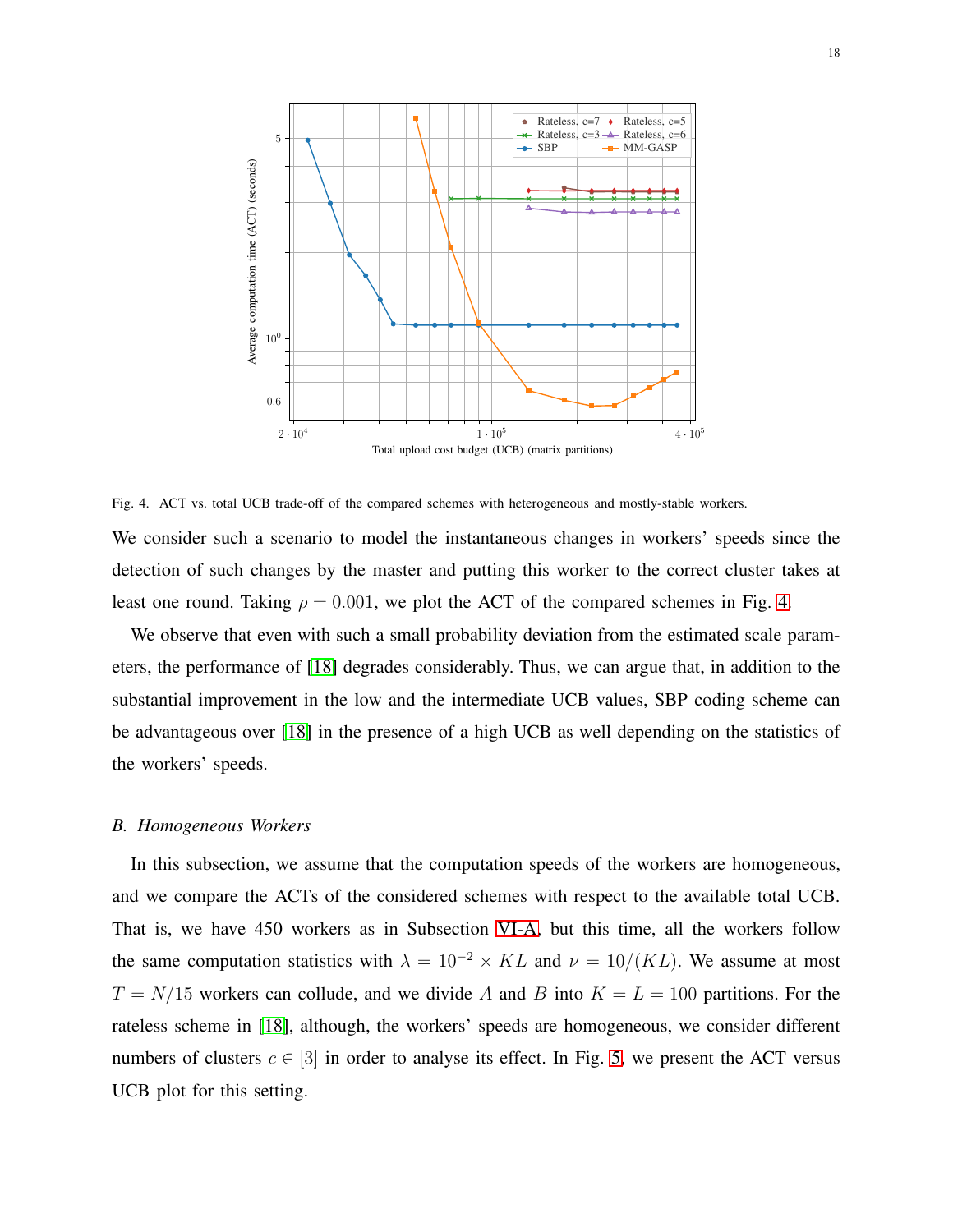

<span id="page-18-0"></span>Fig. 5. ACT vs. total UCB trade-off of the compared schemes with homogeneous and stable workers.

Similarly to the heterogeneous case discussed in Subsection [VI-A,](#page-13-0) due to the upload cost efficiency of the bivariate polynomial codes, we observe that the minimum UCB for which SBP can complete the overall task is smaller than for the other schemes. Moreover, in this homogeneous case, we observe that the ACTs of SBP and MM-GASP only increase with the total UCB. That is because, due to the similarity in workers' speeds, there is no need for the faster workers to compensate for the slower ones. Therefore, rather than improving the ACT, increasing  $m$  beyond the minimum value, for which the schemes complete the overall task, results in a higher ACT since it also increases  $R_{th}$ . Therefore, we depict the best ACT for SBP and MM-GASP coding schemes in Fig. [5](#page-18-0) and Fig. [6](#page-19-1) by flat dashed lines.

On the other hand, for the rateless codes, we observe that, regardless of the number of clusters, c, considered, they perform significantly worse than SBP coding scheme for all UCB values. That is because, while the sub-tasks are one-to-any replaceable in SBP coding scheme, i.e, the result of any sub-task can compensate for the absence of any other sub-task, this is not the case in the rateless coding scheme. Since we consider the homogeneous workers in their speeds, there is not much difference between the clusters in the rateless coding scheme. Since, to decode the sub-tasks in a cluster, all of the workers in that cluster must finish their sub-tasks, the ACT increases.

As we stated in Subsection [VI-A,](#page-13-0) in a real-world scenario, the speeds of workers can occa-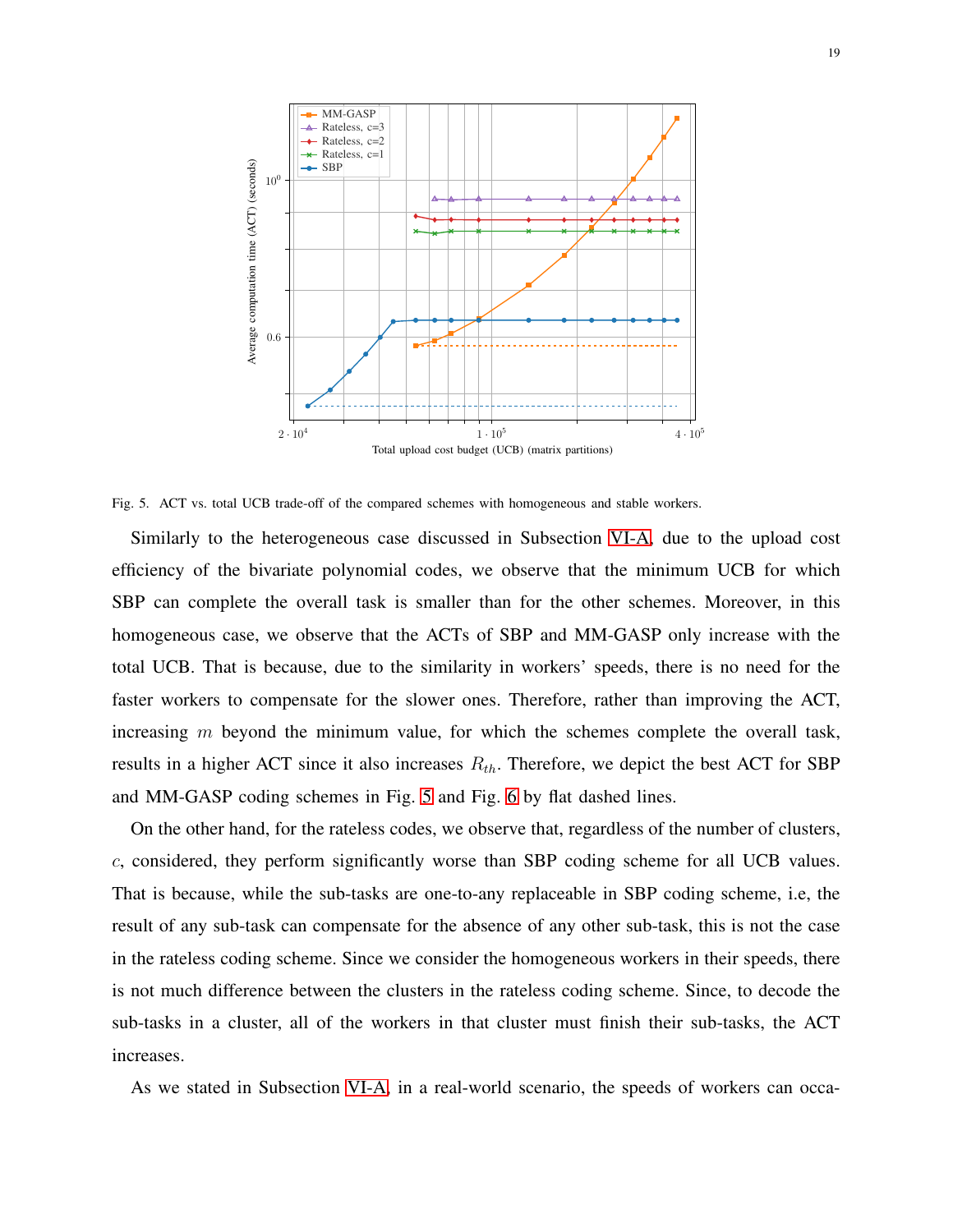

<span id="page-19-1"></span>Fig. 6. ACT vs. total UCB trade-off with homogeneous and mostly-stable workers.

sionally change. To model this effect, in Fig. [6,](#page-19-1) we provide the ACT versus UCB trade-off in the scenario in which the workers are mostly-stable with a transition probability  $\rho = 0.001$ . Since there is only one heterogeneity class in the homogeneous case, to simulate mostly-stable workers, we assume that a worker sticks to  $\lambda = 10^{-2} \times KL$  with probability  $\rho$ , but with probability  $1 - \rho$ , its  $\lambda$  parameter is chosen uniformly between  $\lambda = 10^{-3} \times KL$  and  $\lambda = 10^{-4} \times KL$ .

We observe that the effect of such a low probable deviation from the original parameters is considerable in the rateless codes since in order to utilize the computations in a cluster, all the workers in that cluster must complete their sub-tasks. If some of these workers straggle even only for one round, it can delay the overall computation significantly.

<span id="page-19-0"></span>To conclude, we observe that, in the cases in which the workers' speeds are known to be close to each other, i.e., homogeneous, SBP coding scheme is preferable over both the rateless coding and the MM-GASP schemes.

# VII. PROOF OF THEOREM [2](#page-7-3)

In Fig. [7,](#page-20-0) we visualize the degrees of the monomials of  $A(x)B(x, y)$  in the  $\deg(x) - \deg(y)$ plane. From Fig. [7,](#page-20-0) we see that the number of monomials of  $A(x)B(x, y)$  is  $(K + T)L +$  $m(K + T - 1)$ . We need to show that every possible combination of so many responses from the workers interpolates to a unique polynomial, implying  $(K+T)L + m(K+T-1)$  is the recovery threshold.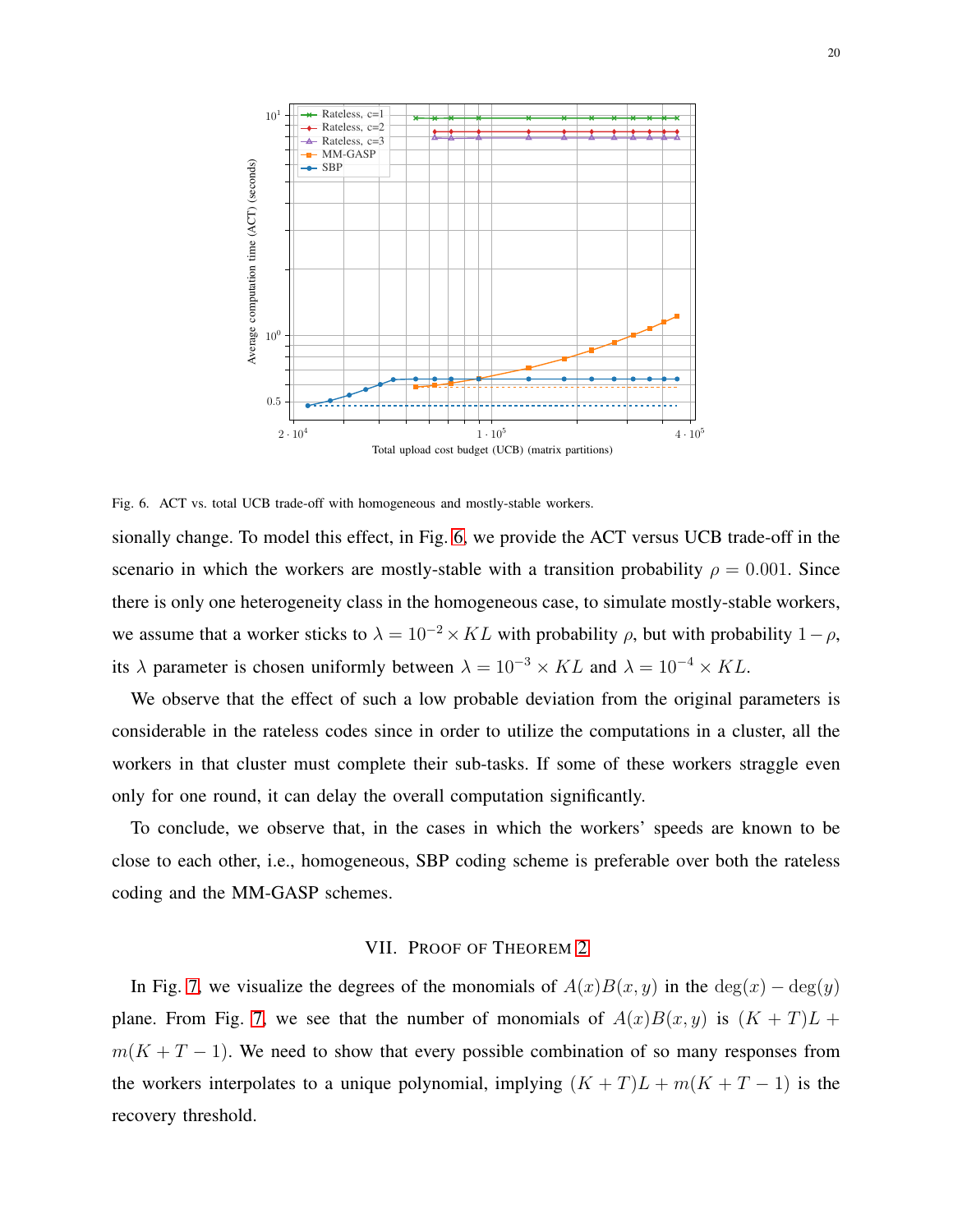

<span id="page-20-0"></span>Fig. 7. The visualization of the degrees of the monomials of  $A(x)B(x, y)$  in the deg(x) – deg(y) plane.

**Definition 1.** Bivariate polynomial interpolation problem can be formulated as solving a linear system of equations, whose unknowns are the coefficients of  $A(x)B(x, y)$  and whose coefficient matrix consists of the monomials of  $A(x)B(x, y)$  and their derivatives with respect to y evaluated at the evaluation points of the workers,  $(x_i, y_i), i \in [N]$ . We refer to this coefficient matrix as the **interpolation matrix** and denote it by M. Since the number of monomials of  $A(x)B(x, y)$ is  $R_{th} = (K + T)L + m(K + T - 1)$ , we require  $R_{th}$  equations to interpolate it, and hence,  $M \in \mathbb{R}^{R_{th} \times R_{th}}$ . Each row of M corresponds to the result of one sub-task sent by a worker to the master. For example, when  $K = L = 2$ ,  $m = 2$  and  $T = 1$ , we have  $R_{th} = 10$ , and one possible interpolation matrix formed by any 5 workers, each of which provides  $m = 2$  computations, is as follows:

$$
M = \begin{bmatrix} 1 & x_1 & x_1^2 & x_1^3 & x_1^4 & y_1 & x_1y_1 & x_1^2y_1 & x_1^3y_1 & x_1^4y_1 \\ 0 & 0 & 0 & 0 & 1 & x_1 & x_1^2 & x_1^3 & x_1^4 \\ \vdots & \vdots & \vdots & \vdots & \vdots & \vdots & \vdots & \vdots & \vdots \\ 1 & x_5 & x_5^2 & x_5^3 & x_5^4 & y_5 & x_5y_5 & x_5^2y_5 & x_5^3y_5 & x_5^4y_5 \\ 0 & 0 & 0 & 0 & 0 & 1 & x_5 & x_5^2 & x_5^3 & x_5^4 \end{bmatrix}
$$

.

Observe that the first row represents the direct evaluation  $A(x_1)B(x_1, y_1)$  from worker 1, and the second row represents  $A(x_1)\partial_1B(x_1, y_1)$ , again from worker 1. In general, any interpolation matrix formed by  $R_{th} = 10$  computations received from any subset of workers is also valid, as long as the workers follow the computation order specified in Section [IV-B.](#page-7-2)

The problem of showing that any  $R_{th}$  responses from the workers interpolates to a unique polynomial is equivalent to showing that the corresponding interpolation matrix is non-singular. The theorem claims that this is the case with high probability. First, we need to show that there exist some evaluation points for which the determinant of the interpolation matrix is not zero.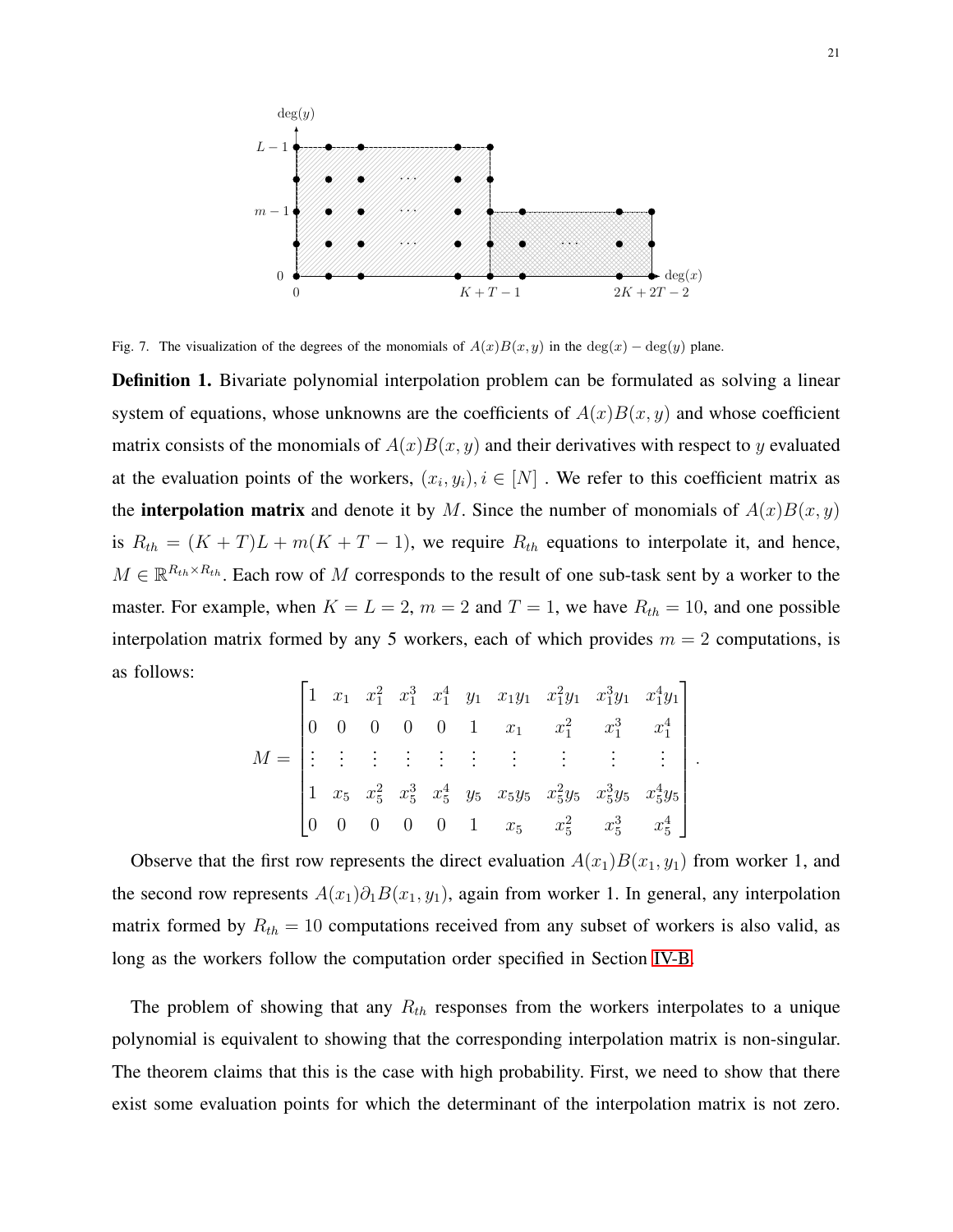That is equivalent to showing that  $\det(M)$  is not the zero polynomial of the evaluation points. In [\[10\]](#page-30-2), such a result for the same type of interpolation matrices is shown for the real field  $\mathbb{R}$ . Here, we extend this proof to  $\mathbb{F}$ . We show that  $\det(M)$  is non-zero for some evaluation points by using Taylor series expansion of  $det(M)$ , as done in [\[10\]](#page-30-2). This can be done since Taylor series expansion is also applicable in  $\mathbb{F}$ , as long as, the degree of the polynomial  $A(x)B(x, y)$ is smaller than the field size  $q$ . This can be guaranteed by choosing a large  $q$ . For further details on the applicability of Taylor series expansion in finite fields, see [\[20\]](#page-30-11) and [\[21\]](#page-30-12).

Without losing generality, let us assume first that n workers with  $n \leq N$ , provide, together, enough responses, i.e.,  $R_{th}$ , to interpolate  $A(x)B(x, y)$ . Let us assume  $(x_i, y_i)$  and  $(x_j, y_j)$  are two evaluation points for which the evaluations of  $A(x)B(x, y)$  and some of its derivatives at these points are received by the master. We write the Taylor series expansion of  $det(M)$  around  $(x_i, y_i)$  by taking the evaluation point  $(x_j, y_j)$  as the variable:

$$
\det(M) = \sum_{(\alpha_1, \alpha_2) \in \mathbb{N}^2} \frac{1}{\alpha_1! \alpha_2!} (x_j - x_i)^{\alpha_1} (y_j - y_i)^{\alpha_2} D_{\alpha_1, \alpha_2}(\tilde{Z}), \tag{26}
$$

where  $\tilde{Z} \triangleq \{(x_k, y_k) : k \in [n] \} \setminus \{(x_j, y_j)\}$  and  $D_{\alpha_1, \alpha_2}(\tilde{Z}) \triangleq \frac{\partial^{\alpha_1 + \alpha_2}}{\partial x_i^{\alpha_1} \partial y_i^{\alpha_2}}$  $\frac{\partial^{\alpha_1+\alpha_2}}{\partial x_j^{\alpha_1}\partial y_j^{\alpha_2}}\det(M)(x_j,y_j)$  $\bigg|_{x_j=x_i,y_j=y_i}$ . We call  $(x_i, y_i)$  the **pivot node** and  $(x_j, y_j)$  the **variable node**.

**Remark 3.** *The monomials*  $(x_j - x_i)^{\alpha_1}(y_j - y_i)^{\alpha_2}$  are linearly independent for different  $(\alpha_1, \alpha_2)$ *pairs if there is no relation between* x *and* y *coordinates of the evaluation points, i.e.,* x<sup>i</sup> *and*  $x_j$  do not depend on  $y_i$  and  $y_j$ . Thus,  $\det(M)$  is a zero polynomial of all evaluation points, if and only if  $D_{\alpha_1,\alpha_2}(\tilde{Z})=0, \forall (\alpha_1,\alpha_2) \in \mathbb{N}^2$ . Therefore, in order to show that M is non-singular, *it suffices to show that there exists at least one*  $(\alpha_1, \alpha_2)$  *making*  $D_{\alpha_1, \alpha_2}(\tilde{Z})$  *nonzero.* 

Before looking into  $D_{\alpha_1,\alpha_2}(\tilde{Z})$  in more detail, let us define some notions which will help us understanding its structure.

**Definition 2. Derivative Set.** In an interpolation matrix  $M$ , there might be several rows each corresponding to a different derivative order of  $A(x)B(x, y)$  associated with the evaluation point  $z_i \triangleq (x_i, y_i)$ , which is assigned to worker i. We define the derivative set of  $z_i$ , denoted by  $U_{z_i,M}$ as the set of derivative orders of  $A(x)B(x, y)$  with respect to x and y associated to  $z_i$  in M. That is,  $(d_x, d_y) \in U_{z_i,M}$  if and only if M has a row corresponding to  $\frac{\partial^{d_x+d_y}}{\partial x^{d_x} \partial u_x^{d_x}}$  $\frac{\partial^{ax+ay}}{\partial x_i^{d_x} \partial y_i^{dy}} A(x_i) B(x_i, y_i).$ 

Definition 3. Derivative order space. The derivative order space of a bivariate polynomial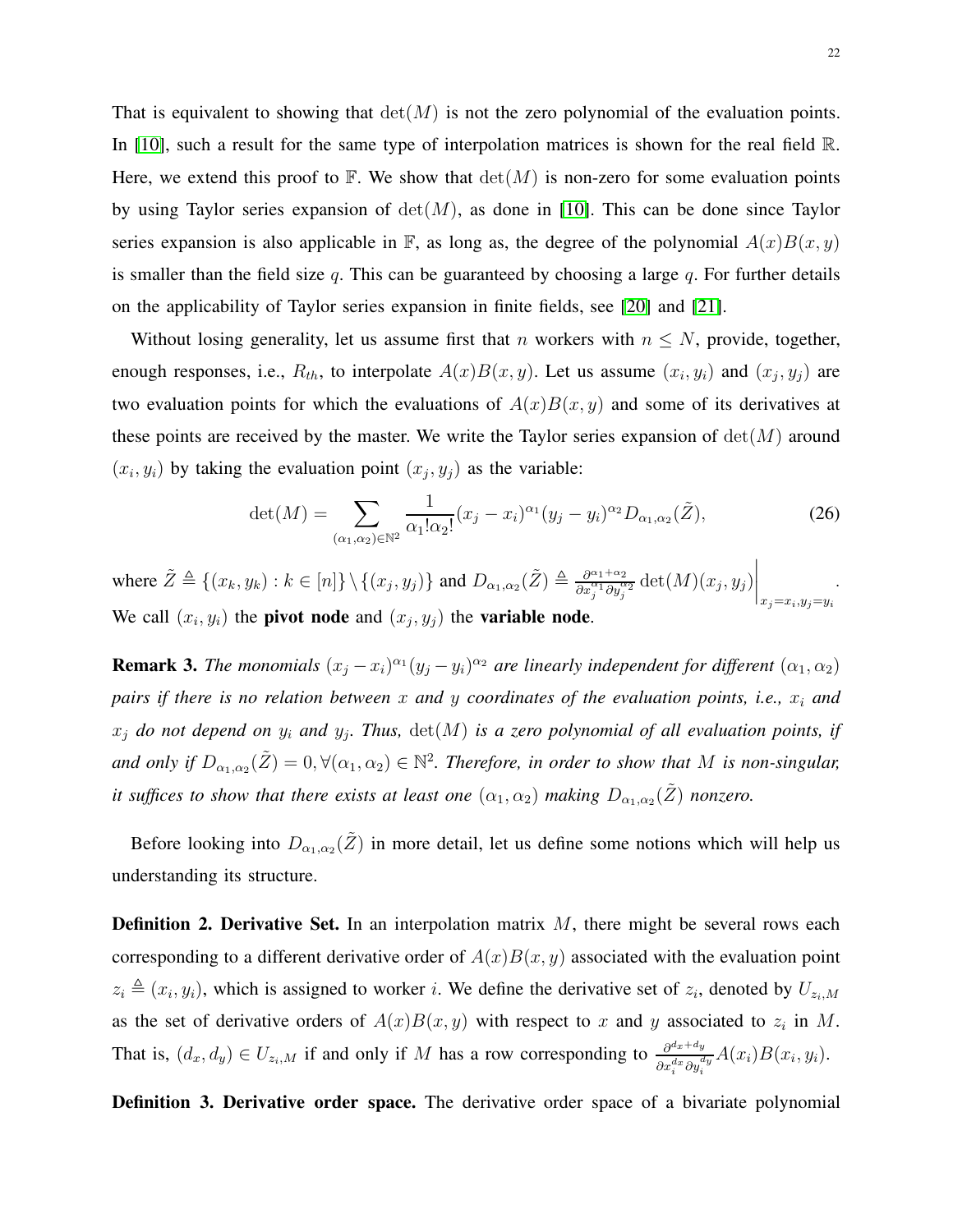$A(x)B(x, y)$  is defined as the 2-dimensional space of all its possible derivative orders. Since the largest derivative order of a bivariate polynomial is its largest monomial degree, the derivative order space has the same shape as  $deg(x) - deg(y)$  plane depicted in Fig. [7.](#page-20-0) For example, consider the 2-D derivative order  $(K + T, m)$ . Since all the monomials of  $A(x)B(x, y)$  having a degree larger than m with respect to y have a degree less than or equal to  $K + T - 1$  with respect to x, the 2-D derivative order  $(K + T, m)$  results in a zero polynomial. Thus, this is not an element of derivative order space. The derivative set of each evaluation point can be depicted in the derivative order space separately.

**Definition 4.** Let M be an interpolation matrix for which some of its rows depend on  $x_j$  and  $y_j$ . Let us denote by  $r_i$  its  $i^{th}$  row and define a *simple shift* as

$$
\partial_{i,x_j} M \triangleq \left[ r_1^T, \dots, \frac{\partial}{\partial x_j} r_i^T, \dots, r_{KL}^T \right]^T \tag{27}
$$

and

$$
\partial_{i,y_j} M \triangleq \left[ r_1^T, \dots, \frac{\partial}{\partial y_j} r_i^T, \dots, r_{KL}^T \right]^T.
$$
 (28)

That is,  $\partial_{i,x_j}$  and  $\partial_{i,y_j}$  transform M into another matrices by taking the derivative of its  $i^{th}$ row with respect to  $x_j$  and  $y_j$ , respectively. If in the resulting derivative set, i.e.,  $U_{x_j,\partial_{i,x_j}M}$  or  $U_{y_j, \partial_{i, y_j}M}$ , each element has a multiplicity of one, then the shift is called a *regular simple shift*.

**Definition 5.** Let k and l be vectors such that  $k \in \{0, 1, \dots, K-1\}^{R_{th}}$  and  $l \in \{0, 1, \dots, L-1\}$  $1\}^{R_{th}}$ . We define *the composition of simple shifts* as

<span id="page-22-0"></span>
$$
\nabla_{\mathbf{k},\mathbf{l}}^{x_j,y_j} M = \partial_{1,x_j}^{\mathbf{k}(1)} \partial_{2,x_j}^{\mathbf{k}(2)} \cdots \partial_{R_{th},x_j}^{\mathbf{k}(R_{th})} \partial_{1,y_j}^{\mathbf{l}(1)} \partial_{2,y_j}^{\mathbf{l}(2)} \cdots \partial_{R_{th},y_j}^{\mathbf{l}(R_{th})} M. \tag{29}
$$

That is, the  $i^{th}$  element of k denotes the order of the derivative of  $i^{th}$  row of M with respect to the variable  $x_j$ , and the  $i^{th}$  element of l denotes the order of the derivative of  $i^{th}$  row of M with respect to the variable  $y_j$ . In fact, [\(29\)](#page-22-0) is not the only way to compute  $\nabla_{k,l}^{x_j, y_j} M$  since the derivative operation is commutative. One can compute  $\nabla_{k,l}^{x_j, y_j} M$  in any other order. Each of these possible orders are referred to as a derivative path. If a derivative path involves only regular simple shifts, i.e. after each derivative there are not two equal rows, then it is called a *regular derivative path.* We denote the number of regular derivative paths by  $C_{k,l}(M)$ .

Based on these definitions, we have the following lemma.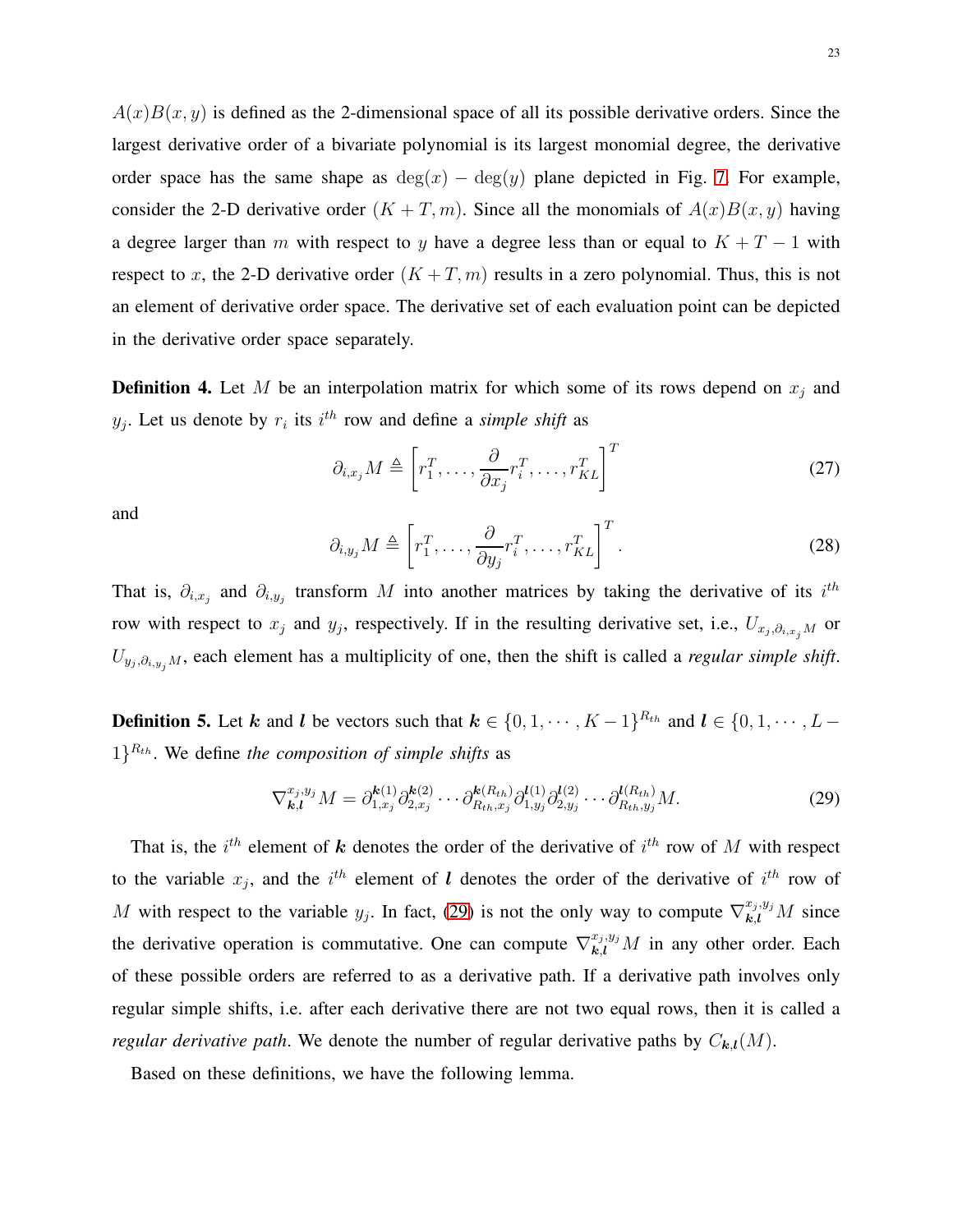<span id="page-23-0"></span>**Lemma 1** (Lemma 1 in [10]). Let 
$$
\mathbf{k} \in \{0, 1, \dots, K-1\}^{R_{th}}, \mathbf{l} \in \{0, 1, \dots, L-1\}^{R_{th}}
$$
 and  
\n
$$
\alpha_1 = \sum_{i=1}^{R_{th}} \mathbf{k}(i) \text{ and } \alpha_2 = \sum_{i=1}^{R_{th}} \mathbf{l}(i). \text{ Then, we have}
$$
\n
$$
\frac{\partial^{\alpha_1 + \alpha_2}}{\partial x_j^{\alpha_1} \partial y_j^{\alpha_2}} \det(M) \Big|_{x_j = x_i, y_j = y_i} = \sum_{(\mathbf{k}, \mathbf{l}) \in \mathcal{R}_M(\alpha_1, \alpha_2)} C_{\mathbf{k}, \mathbf{l}}(M) \det(\nabla_{\mathbf{k}, \mathbf{l}}^{x_j, y_j} M) \Big|_{x_j = x_i, y_j = y_i}, \quad (30)
$$

*where*  $\mathcal{R}_M(\alpha_1, \alpha_2)$  *is the set of*  $(k, l)$  *pairs satisfying*  $C_{k,l}(M) \neq 0$ *, i.e., there is at least one derivative path for which*  $\nabla_{\mathbf{k},\mathbf{l}}^{x_j,y_j}$  $\mathcal{L}_{k,l}^{x_j,y_j}$  can be applied by using only regular simple shifts.

**Definition 6.** If  $\mathcal{R}_M(\alpha_1, \alpha_2)$  has only one element, i.e., there is only one  $(k, l)$  resulting in a regular simple shift, then  $(\alpha_1, \alpha_2)$  is called a *unique shift order* and  $(k, l)$  is called a *unique shift*.

Now, let us go back to  $D_{\alpha_1,\alpha_2}(\tilde{Z})$ . Recall that we would like to show that at least for one  $(\alpha_1, \alpha_2)$ ,  $D_{\alpha_1,\alpha_2}(\tilde{Z})$  is non-zero. Observe that it does not depend on  $(x_j, y_j)$  since after taking the derivatives with respect to  $(x_j, y_j)$ , the resulting expression is evaluated at  $x_j = x_i, y_j = y_i$ . If  $(\alpha_1, \alpha_2)$  is a unique shift order, then according to [\(30\)](#page-23-0), it is enough to show that det  $(M_1)$  is not the zero polynomial, where  $M_1 \triangleq \nabla_{k,l}^{x_j, y_j} M \mid_{x_j=x_i, y_j=y_i}$ . Notice that,  $M_1$  no longer depends on the evaluation point  $(x_j, y_j)$ . We call such a procedure of transforming an interpolation matrix into another interpolation matrix via unique shifts as the *coalescence* of the variable node and the pivot node. After obtaining  $M_1$ , we can employ the same idea to show  $M_1$  is non-singular. Namely, we can write the Taylor series expansion of  $det(M_1)$  by choosing a new variable node and keeping the same pivot node  $(x_i, y_i)$ . If there is a unique shift for the coalescence, the resultant matrix  $M_2$  will not depend on neither the previous variable node  $(x_j, y_j)$  nor the current variable node. We can apply such coalescences successively as long as we can find a unique shift order  $(\alpha_1, \alpha_2)$  at each coalescence, until  $M_{final}$  depends only on one evaluation point, which is the pivot node,  $(x_i, y_i)$ . In  $M_{\text{final}}$ , the derivative set of  $(x_i, y_i)$  has all possible elements of the derivative order space. Thus,  $M_{final}$  is a triangular matrix, and hence, non-singular.

To summarize, to prove that all possible interpolation matrices,  $M$ , generated from our scheme are non-singular in general, we need to show that we can always find at least one unique shift for all the steps of the coalescence procedure. Our strategy to show that we can always find a unique shift in all coalescence steps is based on the idea of keeping the derivative set of the pivot node to be a lower set. A lower set is defined as a set in which the presence of an element implies the presence of all possible elements smaller than this element. To decide if an element is smaller than any other element, we need to define an ordering rule. For our case,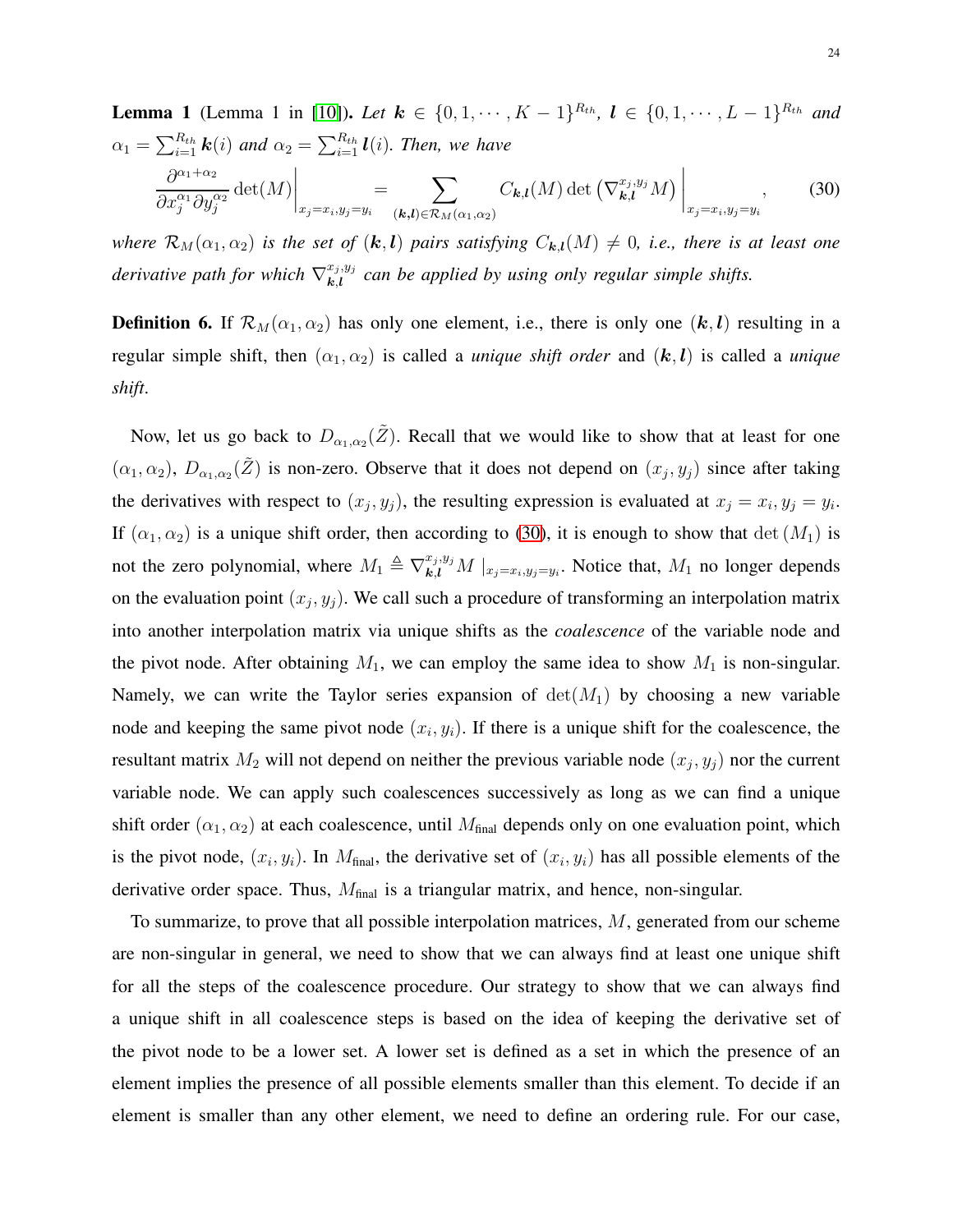we define such an ordering as follows. Assume we denote our pivot node as  $z_i = (x_i, y_i)$  and take two derivative orders  $(a, b) \in U_{z_i,M}$  and  $(c, d) \in U_{z_i,M}$ , where a and c are the orders of the derivative with respect to  $x_i$  and b and d are the orders of the derivative with respect to  $y_i$ . We say  $(a, b) < (c, d)$  if and only if  $a < c$  or  $a = c$  and  $b < d$ .

Before formally stating our strategy to find a unique shift in all the coalescence steps, we describe it with two examples.

<span id="page-24-0"></span>**Example 1.** Assume  $K = L = 5$ ,  $T = 1$  and  $m = 3$  and we are at the beginning of p-th coalescence step. Let us choose  $z_i$  as the pivot node and  $z_j$  as the variable node. Further, assume at the beginning we have  $U_{z_i,M_{p-1}} = \{(a,b) : (a,b) \leq (1,2)\}\$ and  $U_{z_j,M_{p-1}} = \{(a,b) : (a,b) \leq (1,2)\}\$  $(0, 2)$ }. We depict the derivative sets of  $U_{z_i, M_{p-1}}$  and  $U_{z_j, M_{p-1}}$  in Fig. [8a](#page-25-0) and Fig. [8b.](#page-25-1) We will take smallest possible shift  $(\alpha_1, \alpha_2)$  such that the resultant  $U_{z_i, M_p}$  after the coalescence. Knowing the number of elements in  $U_{z_i,M_p}$  after the coalescence, its shape is uniquely determined under the condition that it must be a lower set and shown in Fig. [8c.](#page-25-2) In Fig. [8b](#page-25-1) and Fig. [8c,](#page-25-2) we assign to each element of  $U_{z_j,M_{p-1}}$  either the letter "a", "b" or "c" so that we can track its location during and after the coalescence procedure. Recall that taking derivatives corresponds to shifting the elements of the derivative set in the derivative order space. Thus, in order to shift the elements of  $U_{z_j, M_{p-1}}$  to their locations in the final shape in Fig. [8c,](#page-25-2) we need to the total number of shifts in both x and y directions is 4, implying we need to choose  $(\alpha_1, \alpha_2) = (4, 4)$ . For this choice, we have  $k(i_a) = 2$ ,  $k(i_b) = 1$ ,  $k(i_c) = 1$ ,  $l(i_a) = 0$ ,  $l(i_b) = 2$  and  $l(i_c) = 2$  where  $i_a$  is the row-index of the element a. Given this choice of  $(\alpha_1, \alpha_2)$ , there is no other possible resulting shape for  $U_{z_i,M_p}$  resulting a non-singular  $M_p$ . To see this, observe that, if we write the derivative sets of  $U_{z_i,M_p}$  after-the-coalescence for all possible  $(k, l)$  such that  $\sum_i k(i) = \alpha_1$ and  $\sum_i \mathbf{l}(i) = \alpha_2$ , then all, except the one depicted in Fig. [8c](#page-25-2) will have overlapping elements making the corresponding interpolation matrix singular. Therefore,  $(\alpha_1, \alpha_2) = (4, 4)$  is a unique shift order.

<span id="page-24-1"></span>**Example 2.** Let us consider the same setting in Example [1,](#page-24-0) but assume  $U_{z_i,M_{p-1}} = \{(a, b) :$  $(a, b) \le (6, 1)$ . Since the maximum number of computations a worker can provide is  $m = 3$ , the cardinality of the derivative set of the variable node  $U_{z_j, M_{p-1}}$ , in this example, is at its maximum. Thus, we can directly follow the same procedure as in Example [1.](#page-24-0) Note that after the coalescence,  $U_{z_iM_p}$  will have 34 elements, and the lower set having 34 elements is unique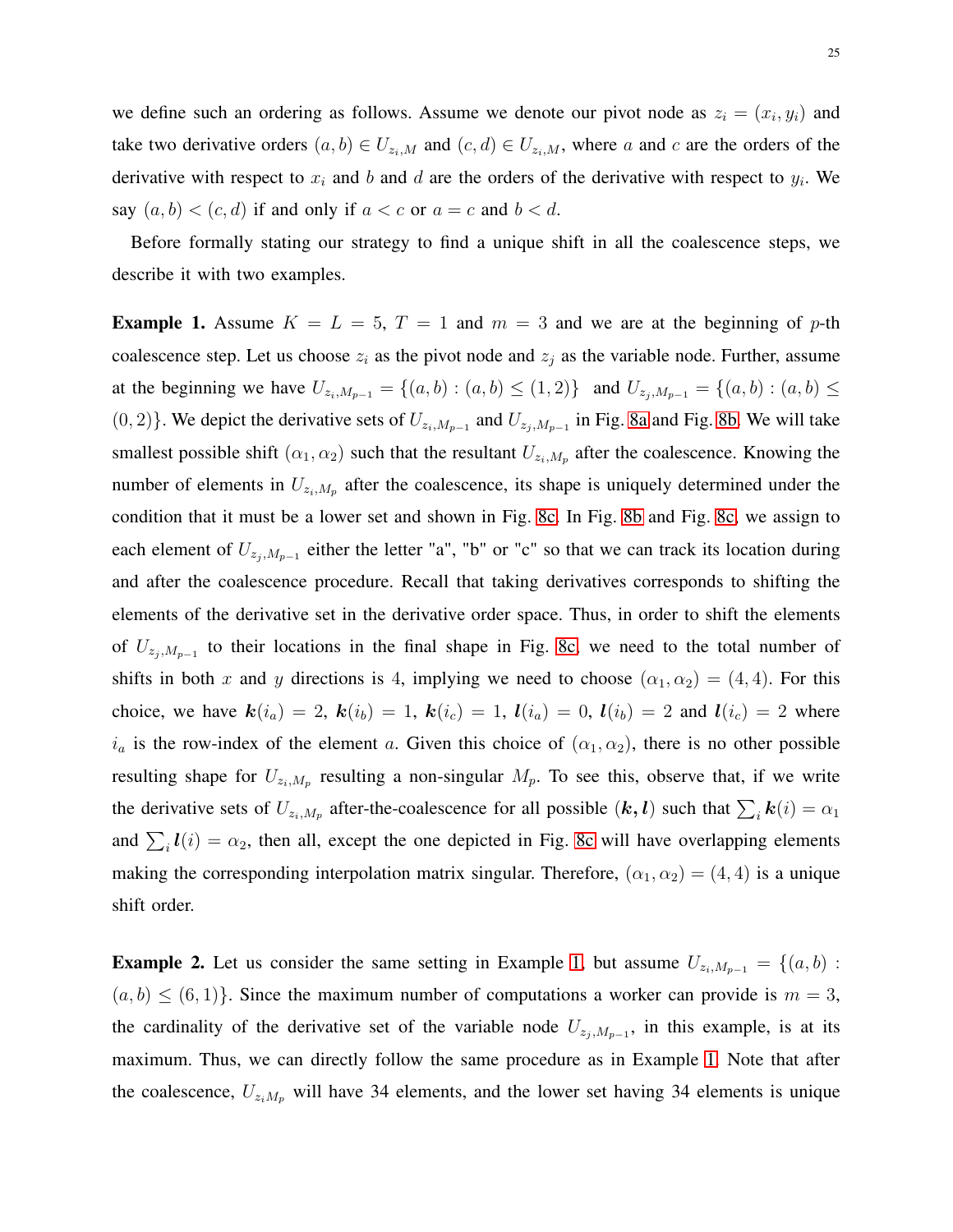<span id="page-25-1"></span><span id="page-25-0"></span>

Fig. 8. Depictions of the derivative sets in Example [1.](#page-24-0)

<span id="page-25-2"></span>

<span id="page-25-3"></span>Fig. 9. Depiction of  $U_{z_i,M_p}$  after coalescence in Example [2](#page-24-1)

and well defined. To obtain the shape in Fig. [9,](#page-25-3) we need  $(\alpha_1, \alpha_2) = (0, 19)$  with  $\mathbf{k}(i_a) = 7$ ,  $k(i_b) = 6$  and  $k(i_c) = 6$ , and it is a unique shift order since any other assignment of 19 shifts to a, b and c results in a non-singular  $M_p$ .

Next, we formally state our strategy for an arbitrary coalescence step  $p$ . Since we choose one pivot node and use it for every coalescence step, we guarantee that the variable node's derivative set has always at most  $m$  elements. To generalize the procedure in Example [1](#page-24-0) and Example [2,](#page-24-1) let us assume  $(p_x, p_y)$  is the largest element of the derivative set of the pivot node  $z_i$ , i.e.,  $U_{z_i,M_{p-1}} = \{(a, b) : (0, 0) \le (a, b) \le (p_x, p_y)\}\$  and  $(0, v_y)$  is the largest element of the derivative set of the variable node  $z_j$ , i.e.,  $U_{z_j,M_{p-1}} = \{(0,b) : 0 \le b \le v_y\}$ . While calculating  $(\alpha_1, \alpha_2)$  pair, we first determine  $\alpha_2$ , which is the total derivative order with respect to  $y_j$ , or equivalently the number of shifts towards y-direction in the derivative order set. This means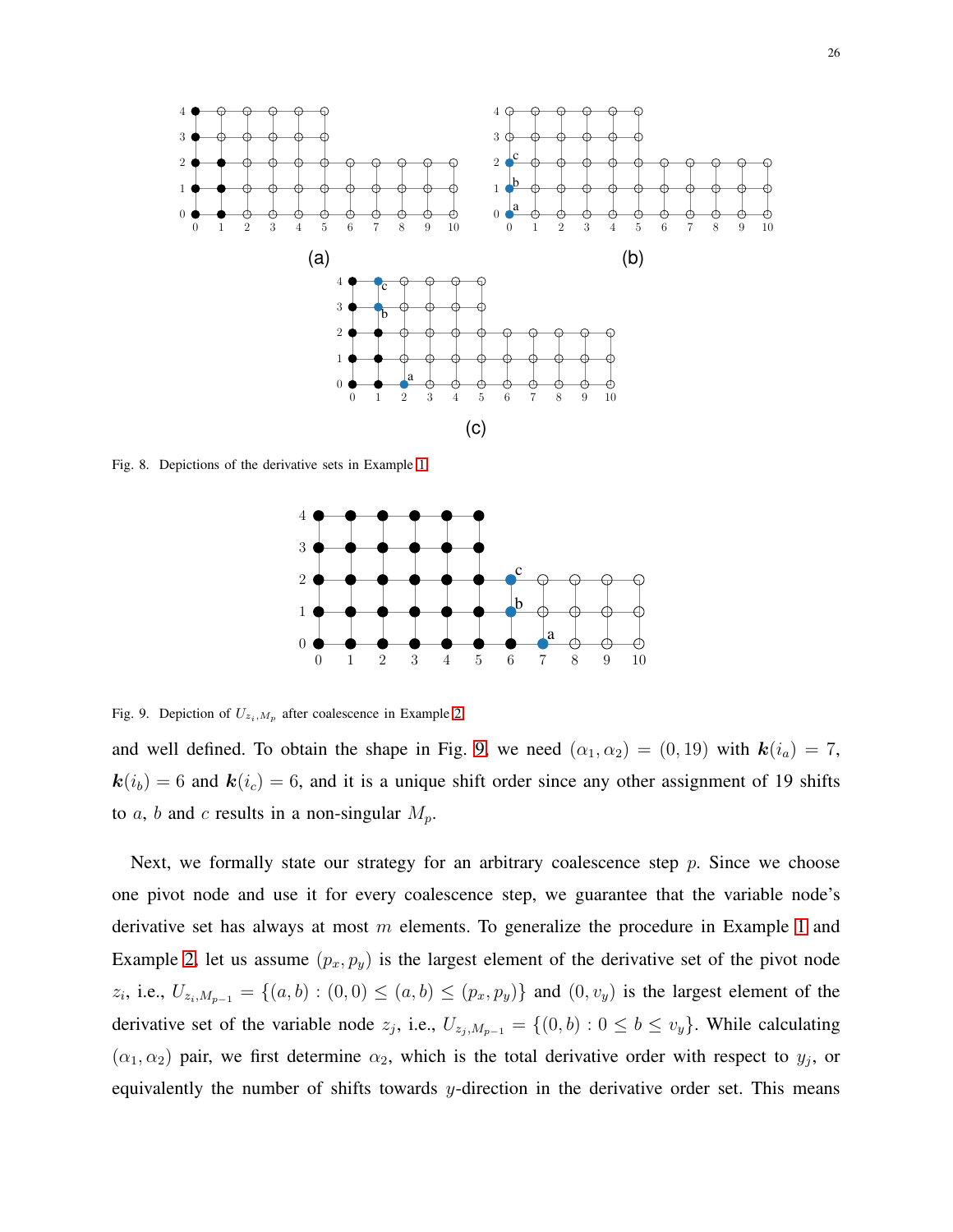27

<span id="page-26-2"></span><span id="page-26-1"></span><span id="page-26-0"></span>

Fig. 10. Visualization of the pivot node and the variable node during a coalescence

that we first take the derivatives with respect to  $y_i$ , and then with respect to  $x_i$ . In Fig. [10a,](#page-26-0) in the derivative order space, for  $p_x \leq K + T - 1$ , we depict the derivative set of the pivot node, i.e.,  $U_{z_i,M_{p-1}}$ , by filled circles, and the locations to which the elements of  $U_{z_j,M_{p-1}}$  will be placed after the coalescence by unfilled circles. Note that we determine these locations by inserting the elements of  $U_{z_j,M_{p-1}}$  into  $U_{z_i,M_{p-1}}$  such that the derivative set of the pivot after the coalescence, i.e.,  $U_{z_i,M_p}$ , satisfies the lower set property. In Fig. [10b,](#page-26-1) instead of the elements of  $U_{z_i,M_{p-1}}$ , we depict the elements of  $U_{z_j,M_{p-1}}$  together with the locations they will be placed after the coalescence to facilitate visualization of the necessary shifts. To be able to keep track of the elements, we depict each one of them by  $\Phi_i$ ,  $i \in [v_y + 1]$ . We denote the number of elements in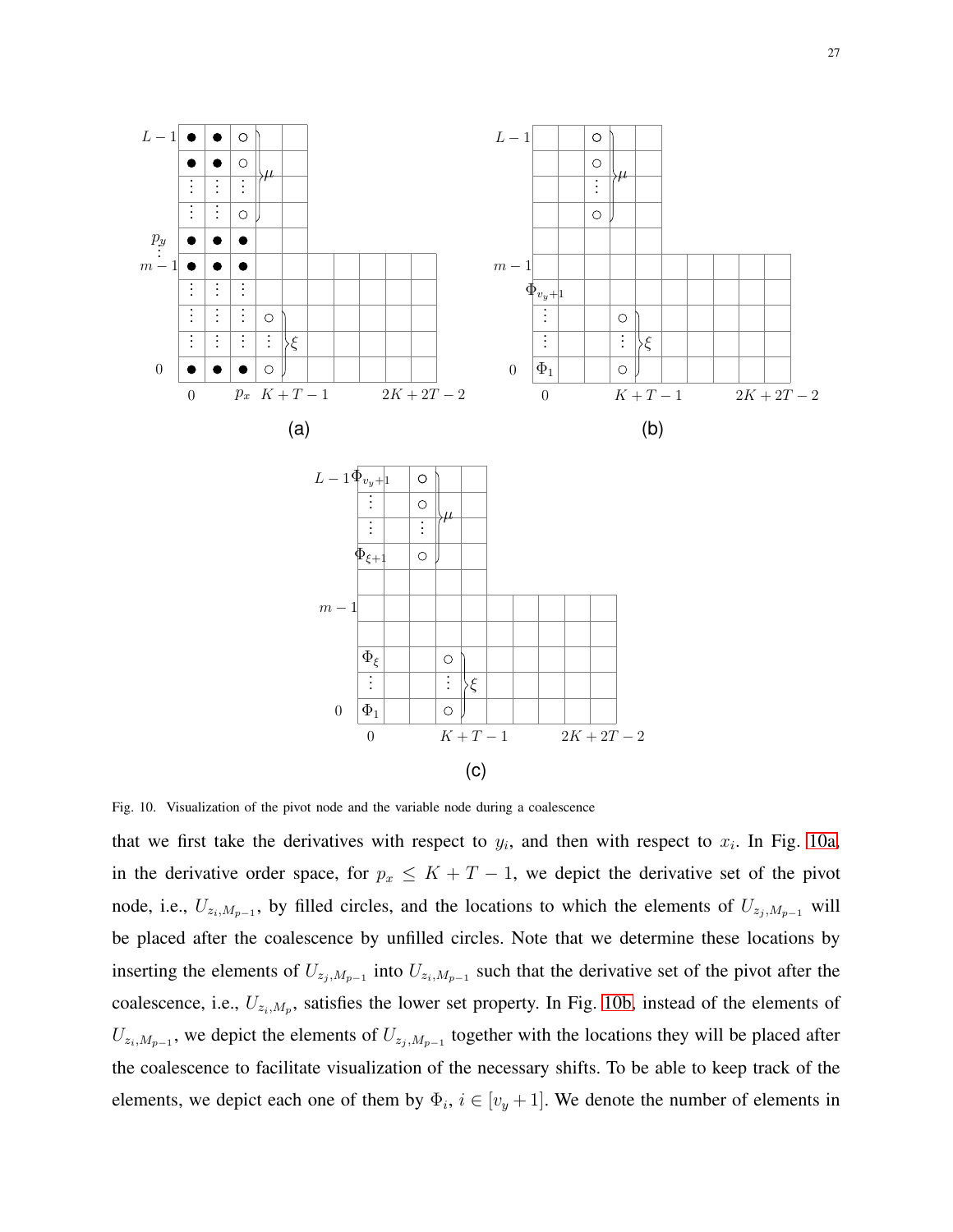$U_{z_j, M_{p-1}}$  to be shifted towards y-direction, by  $\mu$ . We further define  $\xi \triangleq v_y + 1 - \mu$ . As shown in Fig. [10a,](#page-26-0) when the number of empty spaces in the rightmost partially occupied column of  $U_{z_i,M_{p-1}}$  is smaller than  $|U_{z_j,M_{p-1}}| = v_y + 1$ ,  $\mu$  becomes this number, i.e.,  $\mu = L - p_y - 1$ , since these spaces must be filled. Otherwise, to fill as many as spaced possible, all elements of the derivative set of the pivot node are shifted towards y-direction and  $\mu$  becomes  $v_y + 1$ . Thus,  $\mu = \min\{L - p_y - 1, v_y + 1\}$  if  $p_x \le K + T - 1$ . When  $p_x > K + T - 1$ , in fact, the same logic also applies but the maximum number of elements that can be placed in a column in Fig. [10a](#page-26-0) would be m instead of L. Thus, the expression for  $\mu$  is modified as  $\mu = \min\{m-p_y-1, v_y+1\}$ , which is obtained by replacing  $L$  with  $m$ .

Next, recall that only regular simple shifts are considered for unique shifts. Thus, while taking y-directional derivatives, i.e., shifts towards y-direction in Fig. [10b,](#page-26-1) the sequence of the elements in the y-axis does not change. For instance,  $\Phi_{v_n+1}$  stays always on top of the elements denoted by  $\Phi_i, i \in [v_y]$ . If, for example, as a result of some shifts,  $\Phi_{v_y}$  is placed on top of  $\Phi_{v_y+1}$ , then this would be possible only if the element  $\Phi_{v_y}$  is located in the same location as  $\Phi_{v_y+1}$ at some point, and this would contradict the assumption of regular simple shifts. Hence, there is only one resulting order after shifting the uppermost  $\mu$  elements towards y-direction. We show the elements of the variable node's derivative set after y-directional shifts in Fig. [10c.](#page-26-2) All the remaining shifts, now, are the ones towards x-direction so that the elements of  $U_{z_j, M_{p-1}}$  are located to their intended locations, i.e., unfilled circles in Fig. [10c.](#page-26-2) Notice that each  $\Phi_i$  is already aligned with its final location in  $y$ -direction, and hence, each one of them will be shifted towards x-direction by a sufficient amount. Therefore, these shifts also result in a unique shape. From these observations, we can conclude that whenever the derivative sets of the pivot node and the variable node are lower sets, there exists a unique shift for their coalescence.

From this discussion, we can conclude that  $det(M)$  is not zero polynomial for large enough q. Next, we need to find the upper bound on the probability  $det(M) = 0$ , when the evaluation points are sampled uniform randomly from F.

<span id="page-27-0"></span>**Lemma 2.** [\[22,](#page-30-13) Lemma 1] Assume P is a non-zero, v-variate polynomial of variables  $\alpha_i, i \in [v]$ . Let  $d_1$  be the degree of  $\alpha_1$  in  $P(\alpha_1,\ldots,\alpha_v)$ , and  $P_2(\alpha_2,\ldots,\alpha_v)$  be the coefficient of  $\alpha_1^{d_1}$  $i_1^{d_1}$ in  $P(\alpha_1,\ldots,\alpha_v)$ . Inductively, let  $d_j$  be the degree of  $\alpha_j$  in  $P_j(\alpha_j,\ldots,\alpha_v)$  and  $P_{j+1}(\alpha_{j+1},\ldots,\alpha_v)$ *be the coefficient of*  $\alpha_j$  *in*  $P_j(\alpha_j,\ldots,\alpha_v)$ . Let  $S_j$  *be a set of elements from a field*  $\mathbb{F}$ *, from which the coefficients of* P *are chosen. Then, in the Cartesian product set*  $S_1 \times S_2 \times \cdots \times S_v$ *,*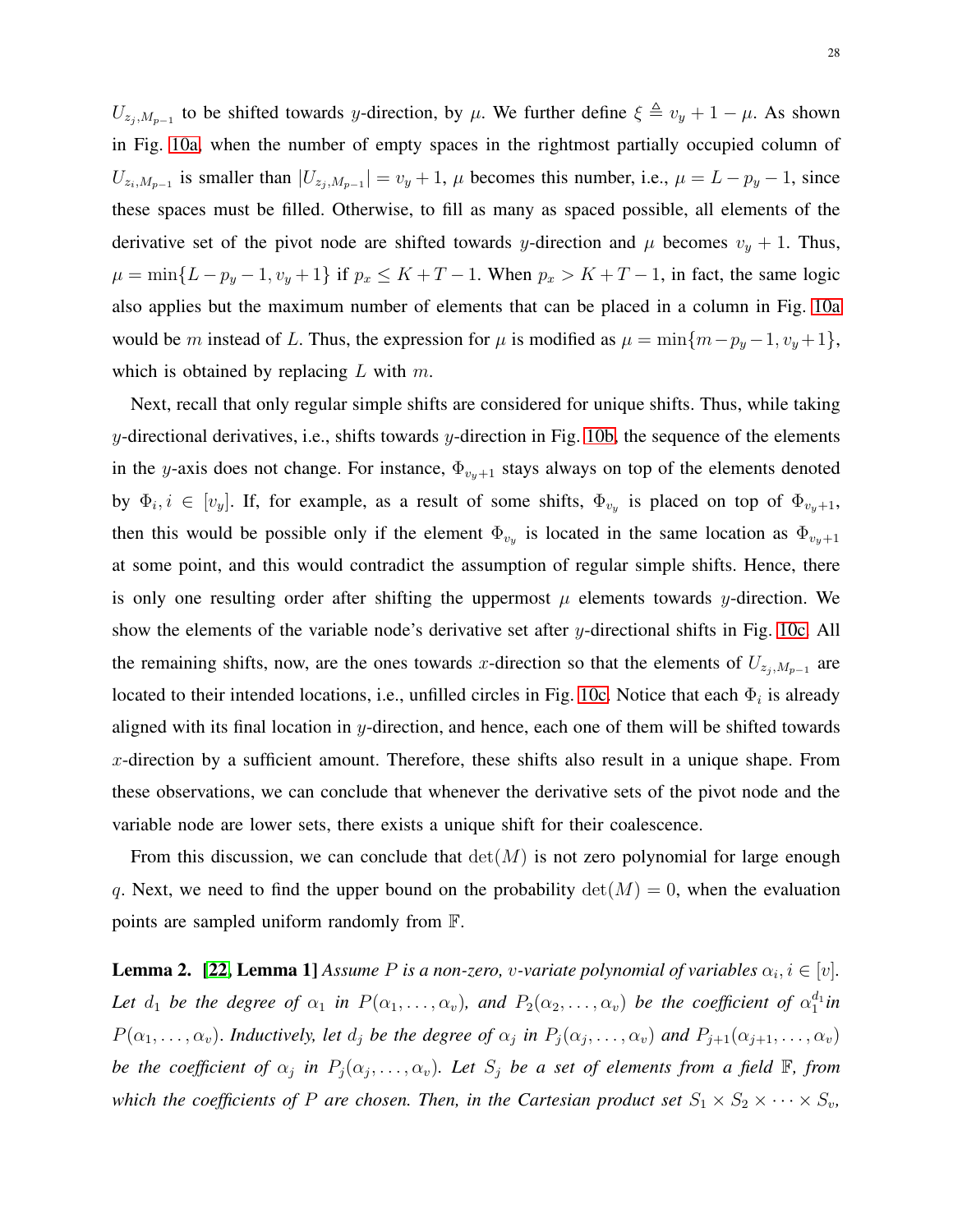$$
P(\alpha_1,\ldots,\alpha_v)
$$
 has at most  $|S_1 \times S_2 \times \cdots \times S_v| \left( \frac{d_1}{|S_1|} + \frac{d_2}{|S_2|} + \cdots + \frac{d_v}{|S_v|} \right)$  zeros.

In our case,  $det(M)$  is a multivariate polynomial of the evaluation points  $(x_i, y_i)$  since the elements of M are the monomials of  $A(x)B(x, y)$  and their derivatives with respect to y, evaluated at some  $(x_i, y_i)$ . Thus, v is the number of different evaluation points in M. We choose the evaluation points from the whole field  $\mathbb F$ . Thus,  $S_j = \mathbb F$  and  $|S_j| = q, \forall j \in [v]$ , and  $|S_1 \times S_2 \times \cdots \times S_v| = q^v$ . Then, the number of zeros of  $\det(M)$  is at most  $q^{v-1}(d_1 +$  $d_2 + \cdots + d_v$ ). If we sample the evaluation points uniform randomly, then the probability that  $\det(M) = 0$  is  $(d_1 + d_2 + \cdots + d_v)/q$ , since we sample a *v*-tuple of evaluation points from  $S_1 \times S_2 \times \cdots \times S_v$ . To find  $d_1 + d_2 + \cdots + d_v$ , we resort to the definition of determinant, that is  $\det(M) = \sum_{i=1}^{R_{th}} (-1)^{1+i} m_{1,i} M_{1,i}$ , where  $m_{1,i}$  is the element of M at row 1 and column i and  $M_{1,i}$  is the minor of M when row 1 and column i are removed [\[23,](#page-30-14) Corollary 7.22]. Thus, to identify the coefficients in Lemma [2,](#page-27-0) in the first row of  $M$ , we start with the monomial with the largest degree. Assuming the monomials are placed in an increasing order of their degrees, the largest degree monomial is at column  $R_{th}$ . If that monomial is univariate, then  $d_1$  is the degree of the monomial and the coefficient of  $\alpha_1^{d_1}$  $I_1^{a_1}$  is  $P_2(x_2,...,x_v) = \det(M_{1,1})$ . If the monomial is bivariate, then we take the degree of the corresponding evaluation of x, i.e.,  $\alpha_1$ , as  $d_1$ , and the degree of the corresponding evaluation of y, i.e.,  $\alpha_2$ , as  $d_2$ . In this case, the coefficient of  $\alpha^{d_2}$ is  $P_3(\alpha_3,\ldots,\alpha_v) = \det(M_{1,1})$ . Next, we take  $M_{1,1}$ , and repeat the same procedure. We do so until we reach a monomial of degree zero. In this procedure since we visit all the monomials of  $A(x)B(x, y)$  evaluated at different evaluation points, i.e.,  $\alpha_i$ 's, the sum  $d_1 + d_2 + \cdots + d_v$ becomes the sum of degrees of all the monomials of  $A(x)B(x, y)$ . The next lemma helps us in computing this.

<span id="page-28-0"></span>**Lemma 3.** Consider the polynomial  $P(x, y) = \sum_{i=0}^{a} \sum_{j=0}^{b} c_{ij} x^{i} y^{j}$ , where  $c_{i,j}$ 's are scalars. The *sum of the degrees of all the monomials of*  $P(x, y)$  *is given by*  $\xi(a, b) \triangleq \frac{a(a+1)}{2}$  $\frac{b(b+1)}{2}(b+1)+\frac{b(b+1)}{2}(a+$ 1)*.*

*Proof.* The sum of the degrees of all the monomials are given by

$$
\sum_{i=0}^{a} \sum_{j=0}^{b} (i+j) = \sum_{i=0}^{a} i(b+1) + \sum_{i=0}^{a} \sum_{j=0}^{b} j = \frac{a(a+1)}{2}(b+1) + \frac{b(b+1)}{2}(a+1). \tag{31}
$$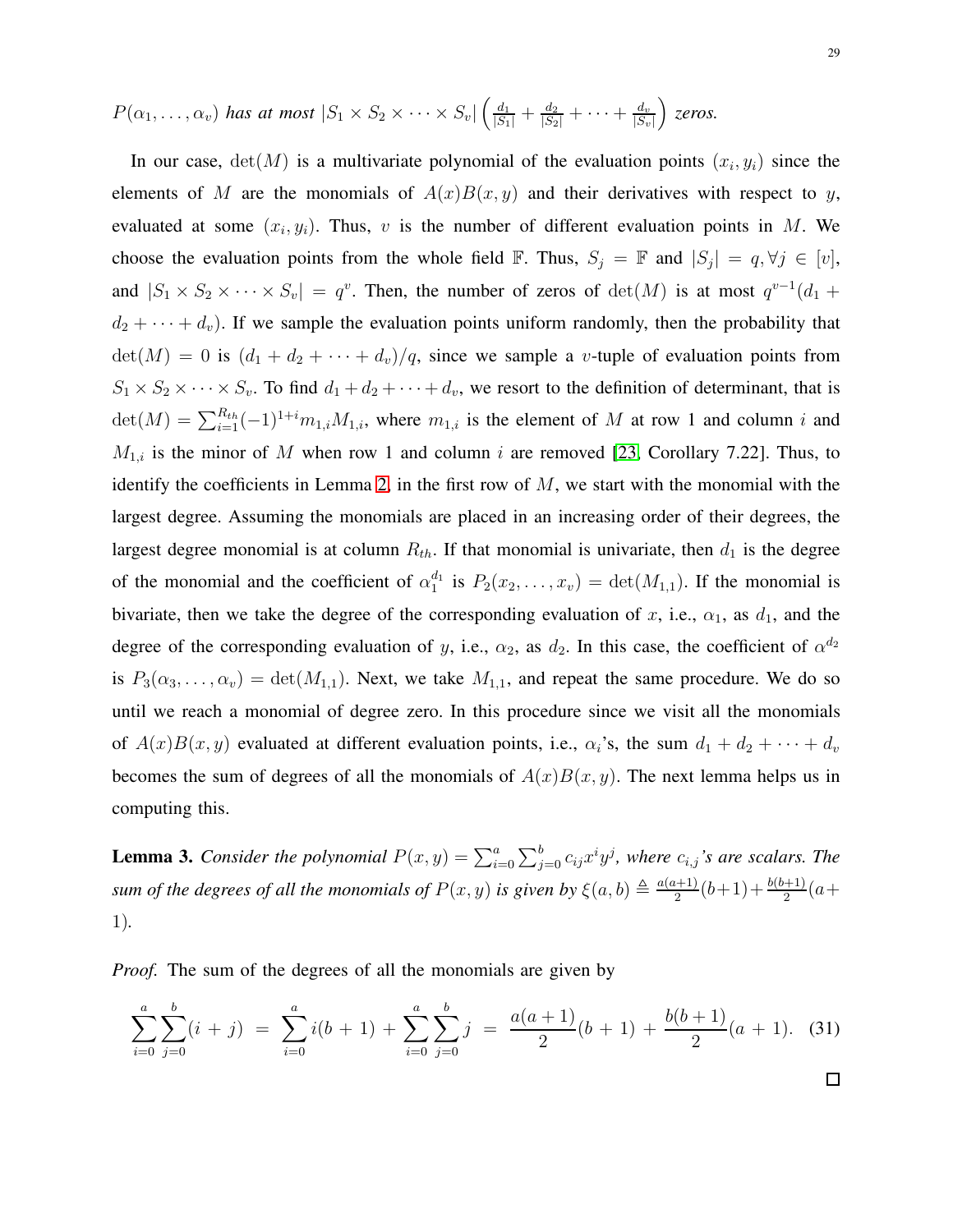By using Lemma [3,](#page-28-0) the sum of monomial degrees in the diagonally shaded rectangle in Fig. [7](#page-20-0) is

$$
\xi(K+T-1,L-1) = \frac{(K+T-1)(K+T)}{2}L + \frac{(L-1)L}{2}(K+T) \tag{32}
$$

$$
=\frac{(K+T)L}{2}(K+L+T-2).
$$
\n(33)

The sum of monomial degrees in the rectangle shaded by crosshatches in Fig. [7](#page-20-0) is given by

$$
\xi(2K + 2T - 2, m - 1) - \xi(K + T - 1, m - 1)
$$
  
= 
$$
\frac{(2K + 2T - 2)(2K + 2T - 1)}{2}m + \frac{(m - 1)m}{2}(2K + 2T - 1)
$$
  

$$
-\frac{(K + T - 1)(K + T)}{2}m - \frac{(m - 1)m}{2}(K + T)
$$
  
= 
$$
\frac{m}{2}(3(K + T)^{2} + m(K + T) - 8K - 6T - m + 3).
$$
 (34)

By summing them we obtain  $d_1 + d_2 + \cdots + d_v = \frac{m}{2}$  $\frac{m}{2}(3(K+T)^2+m(K+T)-8K-6T-m+3)$  $+\frac{(K+T)L}{2}$  $\frac{2+1}{2}(K+L+T-2)$ , which concludes the proof.

# VIII. CONCLUSION

In this work, for straggler exploitation in SDMM, we have proposed storage- and upload-costefficient bivariate Hermitian polynomial codes named SBP codes. Although the previous works usually assume the availability of at least as many workers as the recovery threshold, the multimessage approach allows the completion of the task even if the number of workers is less than the recovery threshold. Compared to univariate polynomial coding based approaches including MM-GASP codes, SBP coding scheme has a lower upload cost and less storage requirement, making the assignment of several sub-tasks to each worker more resource efficient. Thanks to these properties, SBP codes improve the average computation time for SDMM, especially when the number of workers, the upload cost budget, or the storage capacity is limited.

#### **REFERENCES**

- <span id="page-29-1"></span><span id="page-29-0"></span>[1] B. Hasircioglu, J. Gómez-Vilardebó, and D. Gunduz, "Speeding up private distributed matrix multiplication via bivariate polynomial codes," *2021 IEEE International Symposium on Information Theory (ISIT)*, pp. 1853–1858, 2021.
- <span id="page-29-2"></span>[2] K. Lee, M. Lam, R. Pedarsani, D. Papailiopoulos, and K. Ramchandran, "Speeding up distributed machine learning using codes," *IEEE Transactions on Information Theory*, vol. 64, no. 3, pp. 1514–1529, 2017.
- [3] Q. Yu, M. Maddah-Ali, and S. Avestimehr, "Polynomial codes: an optimal design for high-dimensional coded matrix multiplication," in *Advances in Neural Information Processing Systems*, 2017, pp. 4403–4413.